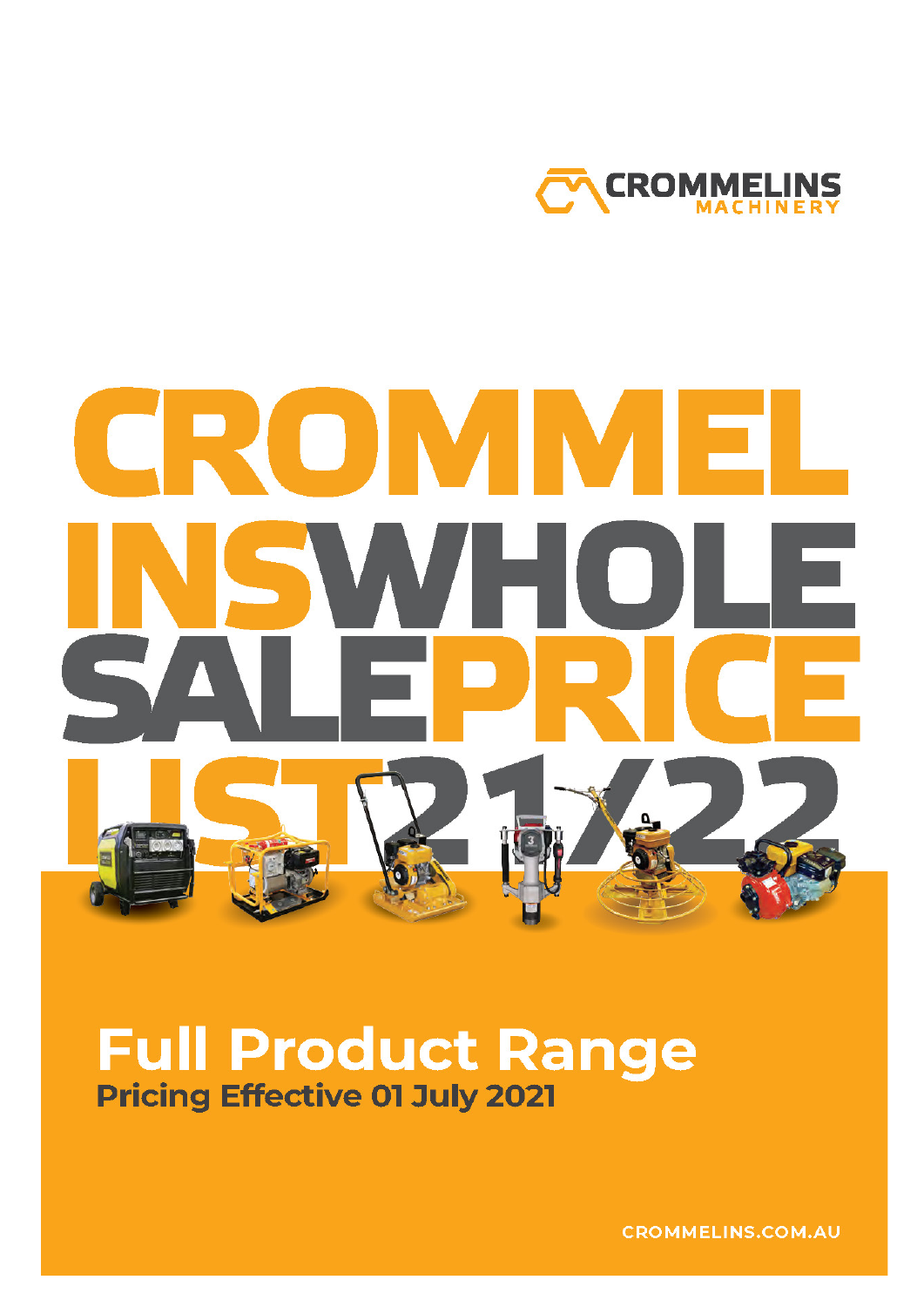

# **INDEX**

| <b>GENERATORS</b>                | Pg <sub>1</sub> |
|----------------------------------|-----------------|
| <b>CONCRETING AND COMPACTION</b> | Pg <sub>3</sub> |
| <b>CUTTING AND DRILLING</b>      | Pg 4            |
| <b>PRESSURE CLEANERS</b>         | Pg 4            |
| <b>PUMPS</b>                     | Pg <sub>5</sub> |
| <b>GROUND CARE</b>               | Pg 7            |
| <b>AIR EQUIPMENT</b>             | Pg <sub>8</sub> |
| <b>GENERAL TRADE</b>             | Pg <sub>8</sub> |
| <b>FLOORING</b>                  | Pg <sub>8</sub> |
| <b>ENGINES</b>                   | Pg 9            |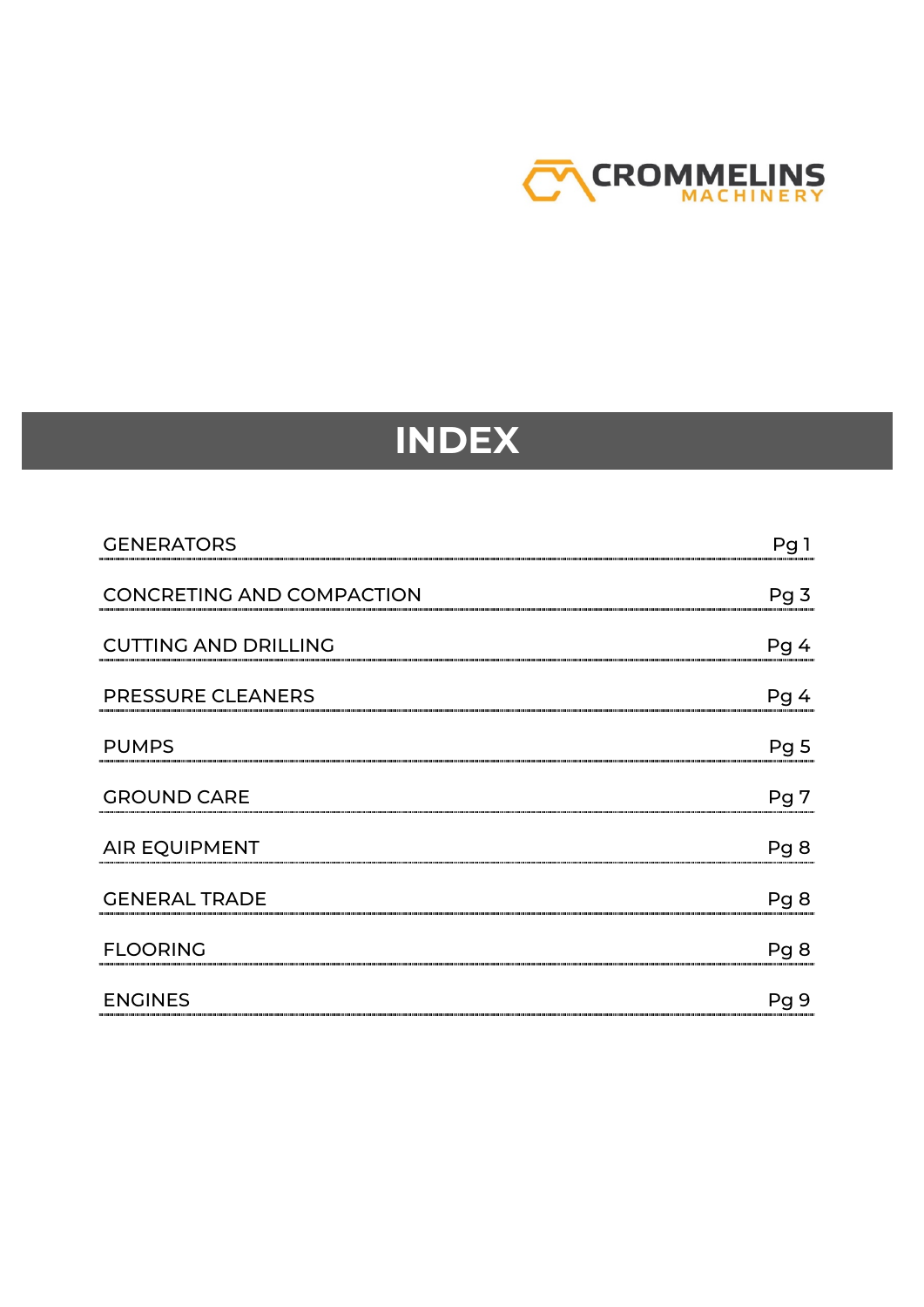| <b>GENERATORS</b> |                                 |                                                                                                                                                                                                                            |             |                              | Page 1                                              |
|-------------------|---------------------------------|----------------------------------------------------------------------------------------------------------------------------------------------------------------------------------------------------------------------------|-------------|------------------------------|-----------------------------------------------------|
| Model             | Wholesale<br>(Net Price)        | <b>CROMMELINS PETROL GENERATORS</b>                                                                                                                                                                                        | Weight (kg) | <b>Package</b><br>LxWxH (mm) | <b>Competitive Price</b><br><b>Guide (Inc. GST)</b> |
| CG64RPH           | \$2,707.00                      | 5000w max, Robin 14hp EX40 engine, roll frame, 2 plugs, r/start, 76db at<br>7m, with Hirepack                                                                                                                              | 85          | 980 x 530 x 660              | \$3,720.00                                          |
| CG64RPEH          | \$3,404.00                      | Model CG64RPH with e/start                                                                                                                                                                                                 | 98          | 980 x 530 x 660              | \$4,680.00                                          |
| CG85RPH           | \$3,221.00                      | 7000w max, Robin 14hp EX40 engine, roll frame, 2 plugs, r/start, 76db at<br>7m, with Hirepack                                                                                                                              | 95          | 980 x 530 x 660              | \$4,429.00                                          |
| CG85RPEH          | \$3,794.00                      | Model CG85RPH with e/start                                                                                                                                                                                                 | 100         | 980 x 530 x 660              | \$5,200.00                                          |
| CG100BPEH         | \$4,966.00                      | 8000w max, Vanguard 16hp engine, roll frame, 2 plugs, e/start with                                                                                                                                                         | 105         | 980 x 530 x 660              | \$6,830.00                                          |
| Model             | <b>Wholesale</b><br>(Net Price) | <b>CROMTECH PETROL GENERATORS</b>                                                                                                                                                                                          | Weight (kg) | <b>Package</b><br>LxWxH (mm) | <b>Competitive Price</b><br><b>Guide (Inc. GST)</b> |
| TG40RP            | \$1,012.00                      | 3200w max, Robin 7hp EX21 engine, 25mm roll frame, mecce alte<br>alternator, 2x plugs, r/start, 68db at 7m, Australian assembled                                                                                           | 40          | 610 x 450 x 410              | \$1,390.00                                          |
| TG40HP            | \$1,042.00                      | Model TG40RP with Honda GX200                                                                                                                                                                                              | 40          | 610 x 450 x 410              | \$1,430.00                                          |
| TG60RP            | \$1,486.00                      | 5000w max, Robin 9hp EX27 engine, 25mm roll frame, mecce alte<br>alternator, 2x plugs, r/start, 70db at 7m, Australian assembled                                                                                           | 56          | 710 x 500 x 540              | \$2,045.00                                          |
| TG60HP            | \$1,580.00                      | Model TG60RP with Honda GX270                                                                                                                                                                                              | 56          | 710 x 500 x 540              | \$2,170.00                                          |
| TG85RP            | \$1,848.00                      | 7000w max, Robin 14hp EX40 engine, 25mm roll frame, mecce alte<br>alternator, 2x plugs, r/start, 72db at 7m, Australian assembled                                                                                          | 70          | 710 x 500 x 540              | \$2,540.00                                          |
| TG85HP            | \$1,970.00                      | Model TG85RP with Honda GX390                                                                                                                                                                                              | 70          | 710 x 500 x 540              | \$2,710.00                                          |
| TG85RPE           | \$2,412.00                      | Model TG85RP with e/start                                                                                                                                                                                                  | 76          | 710 x 500 x 540              | \$3,310.00                                          |
| TG100BPE          | \$3,181.00                      | 8000w max, Briggs & Stratton 16.0hp engine, 25mm roll frame, mecce alte<br>alternator, 2x plugs, e/start, Australian assembled                                                                                             | 100         | 760 x 500 x 540              | \$4,370.00                                          |
| Model             | <b>Wholesale</b><br>(Net Price) | <b>CROMTECH PETROL GENERATORS WITH TRADEPACK</b>                                                                                                                                                                           | Weight (kg) | <b>Package</b><br>LxWxH (mm) | <b>Competitive Price</b><br><b>Guide (Inc. GST)</b> |
| TG40RPT           | \$1,626.00                      | 3200w max, Robin 7hp EX21 petrol engine, Mecc Alte alternator, IP66<br>weatherproof outlets, RCD, wheels, handle, lifting hook                                                                                             | 40          | 760 x 500 x 540              | \$2,236.00                                          |
| TG40HPT           | \$1,658.00                      | Model TG40RPT With Honda GX200                                                                                                                                                                                             | 40          | 760 x 500 x 540              | \$2,280.00                                          |
| TG60RPT           | \$2,064.00                      | 5000w max, Robin 9hp EX27 petrol engine, Mecc Alte alternator, IP66<br>weatherproof outlets, RCD, wheels, handle, lifting hook                                                                                             | 57          | 760 x 500 x 540              | \$2,840.00                                          |
| TG60HPT           | \$2,189.00                      | Model TG60RPT With Honda GX270                                                                                                                                                                                             | 57          | 760 x 500 x 540              | \$3,010.00                                          |
| TG85RPT           | \$2,425.00                      | 7000w max, Robin 14.0hp EX40 petrol engine, Mecc Alte alternator, IP66<br>weatherproof outlets, RCD, wheels, handle, lifting hook                                                                                          | 70          | 760 x 500 x 540              | \$3,335.00                                          |
| TG85HPT           | \$2,585.00                      | Model TG85RPT with Honda GX390, 6.1L fuel tank<br>8000w max, Briggs & Stratton 16.0hp engine, mecce alte alternator, IP66                                                                                                  | 70          | 760 x 500 x 540              | \$3,555.00                                          |
| TG100BPET         | \$3,280.00                      | weatherproof outlets, RCD, wheels, handle, lifting hook (adds 180mm<br>height), e/start, Australian assembled                                                                                                              | 105         | 810 x 450 x 610              | \$4,510.00                                          |
| Model             | Wholesale<br>(Net Price)        | <b>CROMTECH LEISURE GENERATORS</b>                                                                                                                                                                                         | Weight (kg) | <b>Package</b><br>LxWxH (mm) | <b>Competitive Price</b><br><b>Guide (Inc. GST)</b> |
| <b>CTG2500I</b>   | \$850.00                        | 2400w max output, 2100watt cont., 2x 230V outlets (15amp), USB (5V)<br>outlets, 12V-8amp DC outlet, Pure sine wave, 5 to 20hrs continuous<br>running, bonus cover, 5.0L fuel tank, 1 year Cromtech warranty, 52db at<br>7m | 20          | 547 x 350 x 505              | \$1,170.00                                          |
| <b>CTG4500IE</b>  | \$1,602.00                      | 4500w max output, 3700watt cont., electric & remote start, 2x 230V<br>outlets (15 amp) USB (5V) outlets, 12V 8amp DC outlet, pure sine wave, 4-12<br>hours cont. running, 7L fuel tank, 55-60dB at 7m                      | 38          | 611 x 487 x 530              | \$2,202.00                                          |
| <b>TG7000IE</b>   | \$3,333.00                      | 7000w max output, 6000w cont, electric & remote start, 3 x outlets (2x 15<br>AMP, 1x 32 AMP)                                                                                                                               | 130         | 950 x 765 x 773              | \$4,580.00                                          |
| Model             | <b>Wholesale</b><br>(Net Price) | <b>CROMTECH AVR GENERATOR</b>                                                                                                                                                                                              | Weight (kg) | <b>Package</b><br>LxWxH (mm) | <b>Competitive Price</b><br><b>Guide (Inc. GST)</b> |
| <b>TG6500VE</b>   | \$1,140.00                      | 6500w max output, 6000watt cont., 2x 230V outlets (15amp), 12V-8.3amp<br>DC outlet, 25L fuel tank, 1 year Cromtech warranty, 74db at 7m                                                                                    | 87          | 715 x 545 x 605              | \$1,570.00                                          |

| TDC OULICE, ZJL TUCH LATIN, I YEAT CHUTTLECH WATTAHLY, 740D AL 7TH |  |  |
|--------------------------------------------------------------------|--|--|
|                                                                    |  |  |
|                                                                    |  |  |

| Model    | Wholesale<br>(Net Price) | <b>CROMMELINS DIESEL GENERATORS</b>                                     | Weight (kg) | Package<br>LxWxH (mm) | <b>Competitive Price</b><br><b>Guide (Inc. GST)</b> |
|----------|--------------------------|-------------------------------------------------------------------------|-------------|-----------------------|-----------------------------------------------------|
| CG40YDEH | \$5,173.00               | 3800w max, 3500 cont. diesel, Yanmar L70, roll frame, e/start, hirepack | 85          | 755 x 510 x 550       | \$7,110.00                                          |
| CG40YDEM | \$5,913.00               | Model CG40YDEH with minespec                                            | 120         | 850 x 510 x 650       | \$8,200.00                                          |
| CG69YDEH | \$5,590.00               | 5500w max, Yanmar L100 diesel engine, roll frame, twin plugs, e/start,  | 120         | 980 x 530 x 660       | \$7,685.00                                          |
| CG69YDEM | \$6,397.00               | Model CG69YDEH with minespec                                            | 120         | 980 x 530 x 660       | \$8,800.00                                          |
| CG80KDEH | \$7,434.00               | 6000w (max), 12hp Kohler diesel engine, e/start, 6 wheels, 82db/7m      | 130         | 1060 x 770 x 870      | \$10,220.00                                         |
| CG80KDEM | \$7,777.00               | Model CG80KDEH with minespec                                            | 156         | 1060 x 770 x 870      | \$10,695.00                                         |
| CG80ZDEH | \$7,687.00               | 6000w (max), Hatz 10.5hp 1B40 engine, e/start, 6 wheels, 82db at 7m     | 126         | 1060 x 770 x 870      | \$10,560.00                                         |
| CG80ZDEM | \$8,492.00               | Model CG80ZDEH with minespec. 6000w max, 5400w cont.                    | 152         | 1060 x 770 x 870      | \$11,680.00                                         |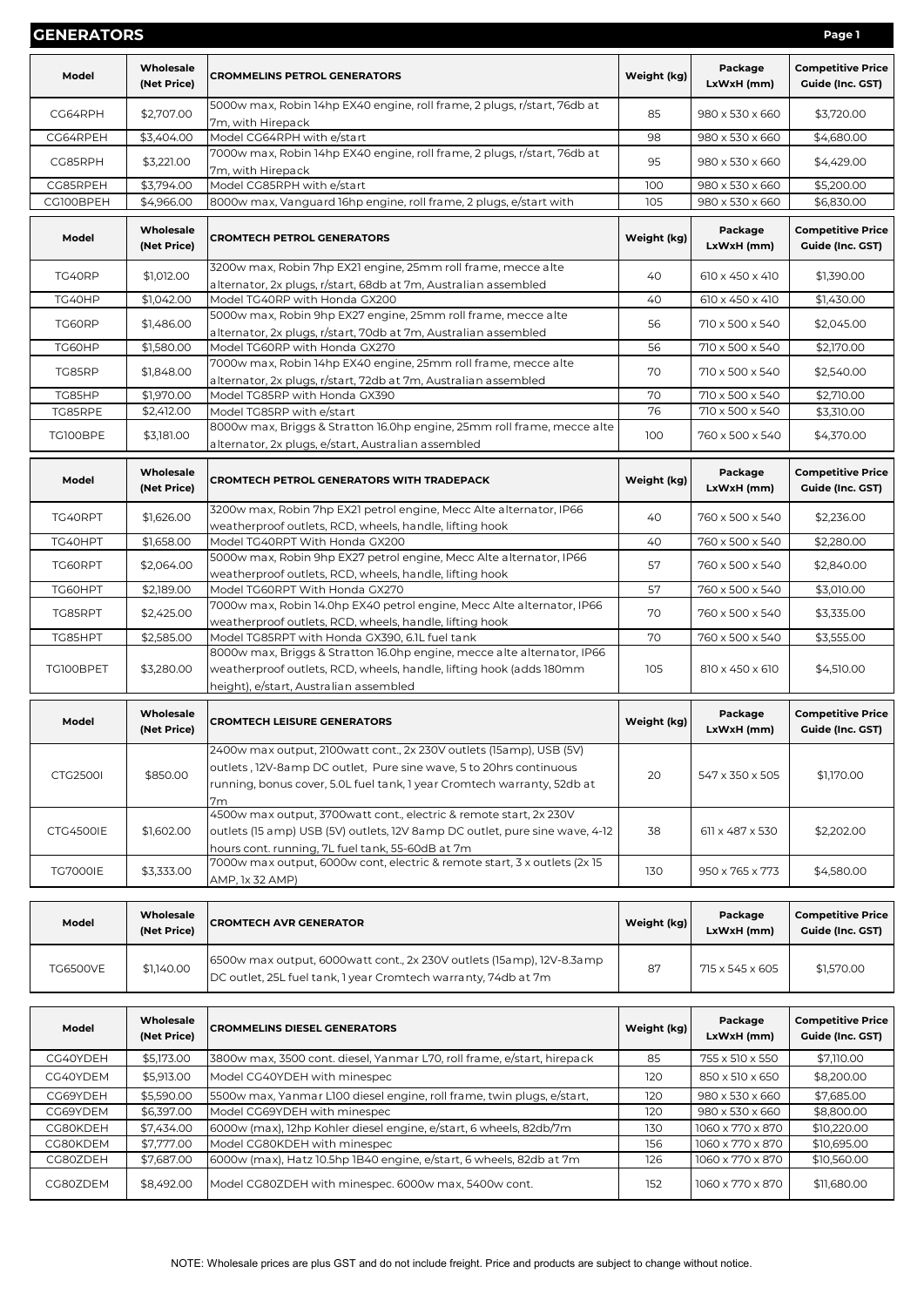| <b>Model</b> | Wholesale<br>(Net Price) | <b>CROMTECH DIESEL GENERATOR</b>                                                                                                         | Weight (kg) | Package<br>LxWxH (mm) | <b>Competitive Price</b><br><b>Guide (Inc. GST)</b> |
|--------------|--------------------------|------------------------------------------------------------------------------------------------------------------------------------------|-------------|-----------------------|-----------------------------------------------------|
| TG6000DVE    | \$1,747.00               | 6000W max, Cromtech 9.8hp diesel engine, e/start, 2 x 15amp w/p outlets,  <br>RCD, circuit breakers, wheels, fold out handles, 95 dba@1m | 105         | 800 x 500 x 650       | \$2,400.00                                          |

| <b>Model</b> | Wholesale<br>(Net Price) | <b>CROMMELINS WELDER GENERATOR</b>                                      | Weight (kg) | Package<br>$LxWxH$ (mm) | <b>Competitive Price</b><br><b>Guide (Inc. GST)</b> |
|--------------|--------------------------|-------------------------------------------------------------------------|-------------|-------------------------|-----------------------------------------------------|
| GW200RPH     | \$4,262.00               | 6400w max, Robin 14hp EX40 petrol engine, roll frame, 2 plugs, r/start, | 82          | 980 x 530 x 660         | \$5,850.00                                          |
| GW200RPEH    | \$4,859.00               | Model GW200RPH with e/start                                             | 95          | 980 x 530 x 660         | \$6,680.00                                          |
| GW180YDE     | \$5,762.00               | 4500w, Yanmar 10.0hp L100 diesel engine, 180amp welder, c/w battery     | 106         | 980 x 530 x 600         | \$7,900.00                                          |
| GW180YDEH    | \$6,667.00               | Model GW180YDE with hirepack                                            | 116         | 980 x 530 x 660         | \$9,160.00                                          |

### **GENERATORS Page 2**

| Model     | <b>Wholesale</b><br>(Net Price) | <b>CROMTECH WELDER GENERATOR</b>                                   | Weight (kg) | Package<br>$LxWxH$ (mm) | <b>Competitive Price</b><br><b>Guide (Inc. GST)</b> |
|-----------|---------------------------------|--------------------------------------------------------------------|-------------|-------------------------|-----------------------------------------------------|
| TGW200RP  | \$2,553.00                      | [6400w max power generation, Robin 14hp EX40 petrol engine, 200amp | 83          | 710 x 500 x 540         | \$3,500.00                                          |
| TGW200RPT | \$3,037.00                      | Model TGW200RP with tradepack                                      | 90          | 710 x 500 x 540         | \$4,175.00                                          |

| Model     | Wholesale<br>(Net Price) | <b>CROMMELINS GENERATOR WORKSTATION</b>                                                                                                                                                                                | Weight (kg) | Package<br>LxWxH (mm) | <b>Competitive Price</b><br><b>Guide (Inc. GST)</b> |
|-----------|--------------------------|------------------------------------------------------------------------------------------------------------------------------------------------------------------------------------------------------------------------|-------------|-----------------------|-----------------------------------------------------|
| WS200RPEH | \$5,765.00               | 6400w max, Robin 14hp EX40 petrol engine, 200amp welder, 10cfm<br>compressor/40 litre, twin power outlets, roll frame, e/start, 5 metre leads,<br>2xRCD w/proof outlets, 2 circuit breakers, lifting hook, 76db at 7m  | 143         | 980 x 530 x 660       | \$7,925.00                                          |
| WS180YDEH | \$7,668.00               | 4500w max, Yanmar 10hp L100 diesel engine, 180amp welder, twin power<br>outlets, roll frame, e/start, 10cfm compressor/40 litre, 5 metre leads, 2xRCD<br>w/proof outlets, 2 circuit breakers, lifting hook, 79db at 7m | 170         | 980 x 530 x 660       | \$10,545.00                                         |

| <b>Model</b> | Wholesale<br>(Net Price) | <b>ACCESSORIES</b> | Weight (kg)              | <b>Package</b><br>$LxWxH$ (mm) | <b>Competitive Price</b><br><b>Guide (Inc. GST)</b> |
|--------------|--------------------------|--------------------|--------------------------|--------------------------------|-----------------------------------------------------|
| LEADKIT      | \$303.00                 | 5 Metre lead kit   | $\overline{\phantom{0}}$ |                                | \$420.00                                            |
| LEADKITIO    | \$492.00                 | 10 Metre lead kit  |                          | $\overline{\phantom{0}}$       | \$675.00                                            |

| <b>Model</b>       | Wholesale<br>(Net Price) | <b>CROMMELINS STANDBY GENERATOR</b>                                 | Weight (kg) | <b>Package</b><br>LxWxH (mm) | <b>Competitive Price</b><br><b>Guide (Inc. GST)</b> |
|--------------------|--------------------------|---------------------------------------------------------------------|-------------|------------------------------|-----------------------------------------------------|
| CHK <sub>13S</sub> | <b>POA</b>               | Single Phase, Diesel, Kubota engine D1703-BG, Electric Start. Prime | 625         | 1782 x 868 x 1115            | <b>POA</b>                                          |
| CHK13S3            | <b>POA</b>               | Phase 3, Diesel, Kubota engine D1703-BC, Electric Start. Prime      | 601         | 1783 x 868 x 1115            | <b>POA</b>                                          |
| CHK20S3            | <b>POA</b>               | Phase 3, Diesel, Kubota engine V3303 -BG, Electric Start. Prime     | 670         | 1834 x 868 x 1115            | <b>POA</b>                                          |
| <b>CHK30S3</b>     | <b>POA</b>               | Phase 3, Diesel, Kubota engine V2203 -BG, Electric Start. Prime     | 930         | 2000 x 925 x                 | <b>POA</b>                                          |
|                    |                          | 17kVA/13.6kw and Standby 19kVA and 15.2kw                           |             | 1300                         |                                                     |

**HIREPACK (H):** 2x Wheels, Lifting bar, Lifting handle, 2 weatherproof outlets, Earth leakage protection, Circuit breaker **MINESPEC (M):** In addition to hirepack features, minespec includes battery isolator, emergency stop, 1kg fire extinguisher, bunding **TRADEPACK (T):** 2x Wheels, Lifting bar, Lifting handle, 2 weatherproof outlets, Earth leakage protection, Circuit breaker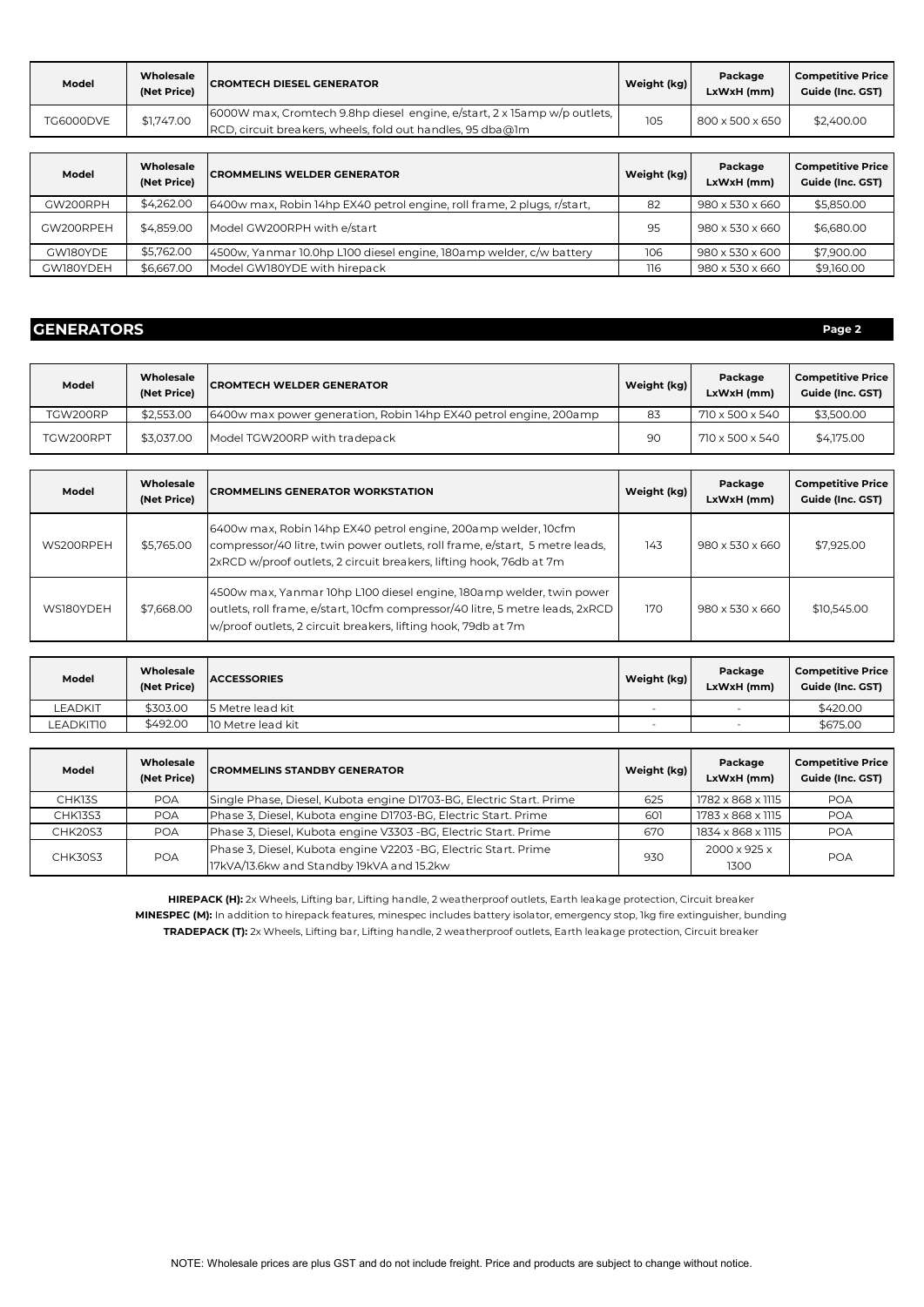### **COMPACTION & CONCRETING**

| ٠ |  |
|---|--|
|   |  |
|   |  |

| Model           | Wholesale<br>(Net Price)        | <b>CROMMELINS COMPACTORS</b>                                                                                                                        | Weight (kg)                                 | Package<br>LxWxH (mm)        | <b>Competitive Price</b><br><b>Guide (Inc. GST)</b> |
|-----------------|---------------------------------|-----------------------------------------------------------------------------------------------------------------------------------------------------|---------------------------------------------|------------------------------|-----------------------------------------------------|
| CC40HP          | \$1,191.00                      | 480 x 280mm plate, 5400vpm, 10kn, Honda GX100, lifting bar, wheels                                                                                  | 45                                          | 770 x 420 x 900              | \$1,635.00                                          |
| CC60RP          | \$1,363.00                      | 520x360mm plate, 5800vpm, 12kn, Robin 6hp EX17                                                                                                      | 68                                          | 770 x 420 x 700              | \$1,875.00                                          |
| CC60HP          | \$1,390.00                      | 520x360mm plate, 5800vpm, 12kn, Honda GX200                                                                                                         | 68                                          | 710 x 420 x 700              | \$1,910.00                                          |
| CC70RP          | \$1,525.00                      | 610x460mm plate, 6500vpm, 18kn, Robin 6hp EX17                                                                                                      | 82                                          | 630 x 520 x 1250             | \$2,095.00                                          |
| CC70RPT         | \$1,754.00                      | Model CC70RP with trade kit, folding handle & wheels                                                                                                | 82                                          | 630 x 520 620                | \$2,410.00                                          |
| CC70HP          | \$1,554.00                      | 610x460mm plate, 6500vpm, 18kn, Honda GX200                                                                                                         | 82                                          | 630 x 520 x 1250             | \$2,136.00                                          |
| CC70HPT         | \$1,784.00                      | Model CC70HP with trade kit, folding handle & wheels                                                                                                | 82                                          | 630 x 520 x 620              | \$2,450.00                                          |
| CC70YD          | \$3,483.00                      | 610x460mm plate, 6500vpm, 18kn, 4.7hp Yanmar L48N, diesel, r/start                                                                                  | 98                                          | 630 x 520 x 1250             | \$4,790.00                                          |
| CC70YDT         | \$3,715.00                      | 610x460mm plate, 6500vpm, 18kn, 4.7hp Yanmar L48N, diesel, r/start,<br>folding handle and wheels                                                    | 98                                          |                              | \$5,100.00                                          |
| CC90RP          | \$1,525.00                      | 540x500mm plate, 6000vpm, 16.5kn, Robin 6hp EX17                                                                                                    | 84                                          | 630 x 520 1250               | \$2,100.00                                          |
| CC90HP          | \$1,555.00                      | 540x500mm plate, 6000vpm, 16.5kn, Honda GX200                                                                                                       | 84                                          | 630 x 520 1250               | \$2,135.00                                          |
|                 |                                 |                                                                                                                                                     |                                             |                              |                                                     |
| Model           | Wholesale<br>(Net Price)        | <b>CROMMELINS POWER TROWELS</b>                                                                                                                     | Weight (kg)                                 | Package<br>LxWxH (mm)        | <b>Competitive Price</b><br><b>Guide (Inc. GST)</b> |
| CPT24RP         | \$1,732.00                      | 24" (610mm), Robin 6hp EX17D OHC, r/start, lifting hook & frame, blade<br>guard                                                                     | 50                                          | 1200 x 800 x 900             | \$2,210.00                                          |
| CPT34RP         | \$1,710.00                      | 34" (860mm), Robin 6hp EX17D OHC, r/start, lifting hook & frame, blade<br>guard                                                                     | 75                                          | 1100 x 1100 x 800            | \$2,350.00                                          |
| CPT34HP         | \$1,739.00                      | Model CPT34RP with Honda GX200                                                                                                                      | 75                                          | 1100 x 1100 x 800            | \$2,390.00                                          |
| CPT34YD         | \$3,993.00                      | 34" (860mm), diesel, 4.7hp Yanmar L48N, r/start, lifting hook & frame,<br>blade guard                                                               | 91                                          | 1100 x 1100 x 800            | \$5,300.00                                          |
| CPT40RP         | \$1,833.00                      | 40" (1000mm), Robin 6hp EX17D, r/start, lifting hook & frame, blade guard                                                                           | 78                                          | 1100 x 1100 x 800            | \$2,520.00                                          |
| CPT40HP         | \$1,870.00                      | Model CPT40RP with Honda GX200                                                                                                                      | 78                                          | 1100 x 1100 x 800            | \$2,570.00                                          |
|                 |                                 | 40" (1000mm), diesel, 4.7hp Yanmar L48N, r/start, lifting hook & frame,                                                                             |                                             |                              |                                                     |
| CPT40YD         | \$4,145.00                      | blade guard                                                                                                                                         | 93                                          | 1100 x 1100 x 800            | \$5,699.00                                          |
| Model           | Wholesale<br>(Net Price)        | <b>CONCRETING ACCESSORIES</b>                                                                                                                       | Weight (kg)                                 | <b>Package</b><br>LxWxH (mm) | <b>Competitive Price</b><br><b>Guide (Inc. GST)</b> |
| <b>CWKTR</b>    | \$288.00                        | Compactor Trolley for CC90R, CC70R                                                                                                                  | $\overline{\phantom{0}}$                    | 400 x 500 x 1305             | \$396.00                                            |
| <b>MPCOVER</b>  | \$41.00                         | Tarpaulin weatherproof cover, 450x450x450mm, bungee draw string with<br>4 hooks (Suits Crommelin Compactors, Drive units, Troweller & much<br>more) |                                             | 300 x 240 x 150              | \$59.00                                             |
| CC70FHK         | \$268.00                        | Retro fit trade kit with folding handle & wheels                                                                                                    | $-$                                         | 750 x 600 x 400              | \$375.00                                            |
| Model           | <b>Wholesale</b><br>(Net Price) | <b>CONCRETE DRIVE UNITS - PETROL, DIESEL</b>                                                                                                        | <b>Package</b><br>Weight (kg)<br>LxWxH (mm) |                              | <b>Competitive Price</b><br><b>Guide (Inc. GST)</b> |
| DU60RP          | \$913.00                        | Robin 6hp EX17D petrol engine, drives vibrators & pumps up to 3", roll                                                                              | 32                                          | 500 x 500 x 550              | \$1,255.00                                          |
| DU60HP          | \$925.00                        | Honda GX200, drives vibrators & pumps up to 3", roll frame, r/start                                                                                 | 32                                          | 500 x 500 x 550              | \$1,270.00                                          |
| TDU60HP         | \$532.00                        | Honda GP200, drives vibrators & pumps up to 3", with Ç shaped frame,                                                                                | 31                                          | 500 x 550 x 550              | \$730.00                                            |
|                 |                                 | r/start<br>Yanmar 4.7hp L48 diesel engine, drives vibrators & pumps up to 3", roll                                                                  |                                             |                              |                                                     |
| DU47YD          | \$2,692.00                      | frame, r/start                                                                                                                                      | 49                                          | 500 x 500 x 550              | \$3,700.00                                          |
| DU47YDE         | \$3,483.00                      | Model DU47YD with e/start                                                                                                                           | 50                                          | 600 x 510 x 550              | \$4,790.00                                          |
| DU47YDEM        | \$4,529.00                      | Model DU47YD with minespec                                                                                                                          | 60                                          | 765 x 525 x 555              | \$6,225.00                                          |
| <b>DU10YDE</b>  | \$4,424.00                      | Diesel 10.0hp Yanmar L100, electric start, drives vibrators & pumps up to<br>2", roll frame, e/start                                                | 63                                          | 765 x 525 x 555              | \$6,080.00                                          |
| <b>DU10YDEM</b> | \$5,173.00                      | Diesel 10.0hp Yanmar L100, electric start, drives vibrators & pumps up to<br>3", roll frame, e/start, with mine spec                                | 63                                          | 765 x 525 x 555              | \$7,110.00                                          |
| <b>Model</b>    | Wholesale<br>(Net Price)        | <b>CONCRETING VIBRATOR SHAFTS</b>                                                                                                                   | Weight (kg)                                 | Package<br>LxWxH (mm)        | <b>Competitive Price</b><br><b>Guide (Inc. GST)</b> |
| <b>JV28</b>     | \$744.00                        | Vibracon 28mm (11/8") concrete vibrator shaft, 5.5m drive cable                                                                                     | 15                                          | 940 x 740 x 80               | \$1,020.00                                          |
| <b>JV38</b>     | \$757.00                        | Vibracon 38mm ( $1\frac{1}{2}$ ") concrete vibrator shaft, 5.5m drive cable                                                                         | 19                                          | 940 x 740 x 80               | \$1,040.00                                          |
| <b>JV45</b>     | \$810.00                        | Vibracon 45mm (13/4") concrete vibrator shaft, 5.5m drive cable                                                                                     | 20                                          | 940 x 740 x 80               | \$1,112.00                                          |
| <b>JV60</b>     | \$869.00                        | Vibracon 60mm (23/8") concrete vibrator shaft, 5.5m drive cable                                                                                     | 21.5                                        | 940 x 740 x 80               | \$1,195.00                                          |
| JV3809M         | \$897.00                        | Model JV38 with 9m drive cable                                                                                                                      | 20                                          | 940 x 740 x 80               | \$1,233.00                                          |
| JV4509M         | \$926.00                        | Model JV45 with 9m drive cable                                                                                                                      | 21.5                                        | 940 x 740 x 80               | \$1,270.00                                          |
| <b>JV609M</b>   | \$1,116.00                      | Model JV60 with 9m drive cable                                                                                                                      | 21.5                                        | 940 x 740 x 80               | \$1,535.00                                          |
| <b>Model</b>    | Wholesale<br>(Net Price)        | <b>PORTABLE VIBRATORS</b>                                                                                                                           | Weight (kg)                                 | Package<br>LxWxH (mm)        | <b>Competitive Price</b><br><b>Guide (Inc. GST)</b> |
| CV45HP          | \$790.00                        | Crommelins model. 45mm shaft, 9000vpm, GX35 Honda 4-stroke engine,<br>resilient nose, 0.65L fuel tank                                               | $\mathbb{I}$                                | 1117 x 292 x 358             | \$1,180.00                                          |

| Model         | Wholesale<br>(Net Price) | <b>CROMMELINS FLOOR GRINDER</b>       | Weight (kg) | Package<br>LxWxH (mm) | <b>Competitive Price</b><br><b>Guide (Inc. GST)</b> |
|---------------|--------------------------|---------------------------------------|-------------|-----------------------|-----------------------------------------------------|
| <b>CFGKUB</b> | \$2,609.00               | Crommelins Concrete Floor Grinder 10" | 47          | 350 x 700 x 750       | \$3,585.00                                          |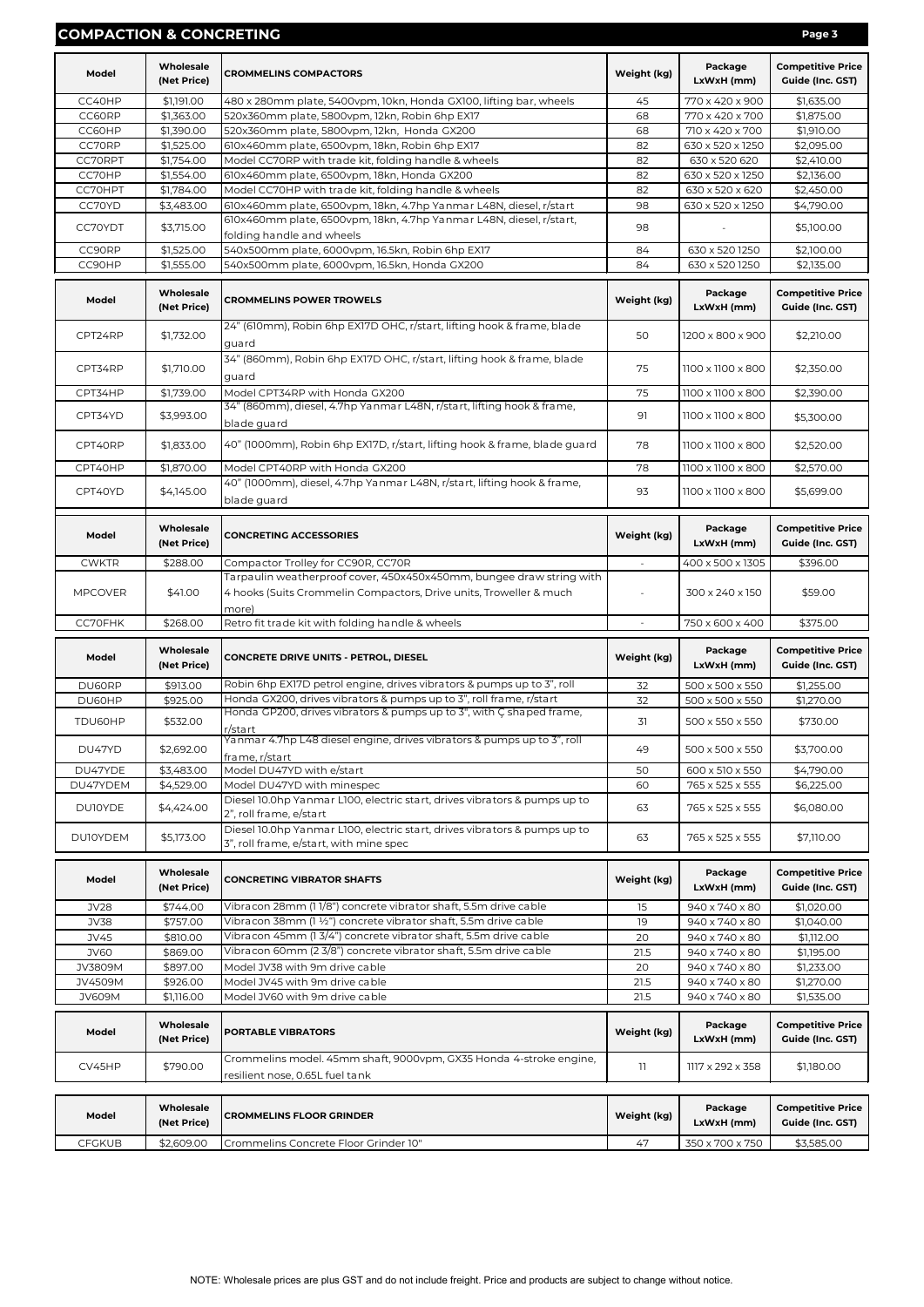### **PRESSURE CLEANERS Page 4 MODEL Wholesale CROMMELINS CPV PRESSURE CLEANERS** WEIGHT (Net Price) Weight (kg)  **Package LxWxH (mm) Competitive Price Guide (Inc. GST)** CPV2700RP \$1,425.00 2700psi max, 180 bar, 11.4L/min water flow, triplex pump with forged brass manifold, pressure relief valve, pressure control valve, 7hp Robin EX21, 10m hose, trolley frame, removable handle, pneumatic wheels  $43$  765 x 525 x 555 \$1,959.00 CPV2700HP \$1,447.00 Model CPV2700RP with Honda GX200 43 43 765 x 525 x 555 \$1,989.00 CPV3200RP \$1,893.00 3200psi max, 14.0L/min water flow, triplex pump with forged brass manifold and pressure relief valve, pressure control valve, Robin 9.0hp EX27 engine, 10m hose,trolley frame, removable handle, pneumatic wheels 48 960 x 530 x 660 \$2,600.00 CPV3200HP | \$2,021.00 Model CPV3200RP with Honda GX270 48 | 48 | 960 x 530 x 660 | \$2,779.00 CPV4000RP \$2,365.00 4000 psi max, 15L/min water flow, triplex pump with ceramic pistons, adjustable pressure regulator, Robin 14hp EX40 engine, 15m hose, pneumatic wheels, trolley from with removable handle 67 | 1060 x 770 x 870 | \$3,250.00 CPV4000HP | \$2,505.00 | Model CPV4000RP with Honda GX390 67 | 1060 x 770 x 870 | \$3,445.00 **MODEL Wholesale CROMMELINS CPH PRESSURE CLEANERS** WEIGHT AND MELTICE (Kg)  **Package LxWxH (mm) Competitive Price Guide (Inc. GST)** CPH3000RP \$2,252.00 3000psi max, 13L/min water flow, 4000psi, triplex pump, ceramic pistons, brasshead pump, pressure control valve, thermal valve, 10m hose, single lance with gun, galvanised frame with four wheels 83  $\vert$  765 x 525 x 555  $\vert$  \$3,095.00 **MODEL Wholesale (Net Price) CROMTECH TPV PRESSURE CLEANERS** Weight (kg) **Weight (kg) Package LxWxH (mm) Competitive Price Guide (Inc. GST)** TPV2700RP | \$813.00 2700psi max, 180 bar, 10L/min water flow, brass head axial pump, Robin 6hp EX17 engine, 10m hose, trolley frame, nozzles, removable handle, pneumatic wheels  $36$  |  $735 \times 525 \times 465$  | \$1,115.00 **MODEL Wholesale CROMMELINS PETROL CPC PRESSURE CLEANERS** WEIGHT AND Meight (kg)  **Package LxWxH (mm) Competitive Price Guide (Inc. GST)** CPC3000RP \$3,655.00 3000psi, 15L/min, AR triplex pump model RKA4G30N with brass head, ceramic pistons & 2:1 reduction gearbox, Robin 14hp EX40 petrol engine, recoil start, HD galvanised roll frame, 10m hose, twin lance 83 1060 x 770 x 870 \$5,025.00 CPC3000RPE \$4,105.00 CPC3000SP with e/start 1060 x 770 x 870 \$5,640.00 CPC4000RP \$4,040.00 4000psi, 15L/min, AR triplex pump model XWA4G40N with brass head, ceramic pistons & 2:1 reduction gearbox, Robin 14hp EX40 petrol engine, recoil start, HD galvanised roll frame, 10m hose, twin lance 85 1060 x 770 x 870 \$5,555.00 CPC4000RPE \$4,513.00 CPC4000RP with e/start 1060 x 770 x 870 \$6,200.00 **MODEL Wholesale CROMMELINS DIESEL CPC PRESSURE CLEANERS** WEIGHT AND **Price** Weight (kg)  **Package LxWxH (mm) Competitive Price Guide (Inc. GST)** CPC3000YDE | \$6,638.00 3000psi, 15L/min, AR triplex pump model RKA4G30N with brass head, ceramic pistons & 2:1 reduction gearbox, Yanmar 10.0hp L100 diesel engine, electric start, HD galvanised roll frame 117 1060 x 770 x 870 \$9,125.00 CPC3000YDEM \$7,275.00 CPC3000YDE with Minespec - 1061 x 770 x 870 \$10,000.00 **Model Wholesale (Net Price) ACCESSORIES Weight (kg) Package LxWxH (mm) Competitive Price Guide (Inc. GST)** SC15 | \$190.00 15" Surface Cleaner, suits CPV & TPV models | 460 x 460 x 180 | \$263.00 SC21 \$1,146.00 21" stainless steel surface cleaner, 4 castors, removable handle bars, suits

### **CUTTING AND DRILLING**

| <b>Model</b> | <b>Wholesale</b><br>(Net Price) | <b>CROMMELINS BRICK SAWS</b>                                         | Weight (kg) | <b>BARCODE</b> | <b>Competitive Price</b><br>Guide (Inc. GST) |
|--------------|---------------------------------|----------------------------------------------------------------------|-------------|----------------|----------------------------------------------|
| CBS350CE     | \$1,599.00                      | [14" (350mm), 1700w, electric, single phase, 2880rpm, with stand and | 109         | 9336493003107  | \$2,199.00                                   |
|              |                                 | wheels. Blade not included.                                          |             |                |                                              |

21 Staffness steel sandet cleaner, 4 castols, removable handle bars, sants [New York 200 x 550 x 290 ] \$1,575.00<br>CPV & CPC models over 3000psi

| Model        | Wholesale<br>(Net Price) | <b>GOLZ TILE SAWS</b>                                                                                                                                                              | Weight (kg) | <b>BARCODE</b> | <b>Competitive Price</b><br><b>Guide (Inc. GST)</b> |
|--------------|--------------------------|------------------------------------------------------------------------------------------------------------------------------------------------------------------------------------|-------------|----------------|-----------------------------------------------------|
| TS200        | \$1,269.00               | 8" (200mm), 1.3kw motor size, 560mm cutting capacity length, 40mm max<br>thickness cut, cutting table 720x480mm, 55w water pump, includes 8"<br>premium ceramic blade (CW20002)    | 57          |                | \$1,745.00                                          |
| <b>TS250</b> | \$1,442.00               | 10" (250mm), 1.3kw motor size, 980mm cutting capacity length, 65mm<br>max thickness cut, cutting table 1140x480mm, 55w water pump, includes<br>10" premium ceramic blade (CW25005) | 72          |                | \$1,980.00                                          |

| Model        | Wholesale<br>(Net Price) | <b>IGOLZ FLOOR SAWS</b>                                                                                                                      | Weight (kg) | <b>BARCODE</b> | <b>Competitive Price</b><br><b>Guide (Inc. GST)</b> |
|--------------|--------------------------|----------------------------------------------------------------------------------------------------------------------------------------------|-------------|----------------|-----------------------------------------------------|
| <b>FS125</b> | \$2,500.00               | [14" (350mm), Robin 7hp EX21 engine, 120mm cutting capacity depth, 25L<br>water tank, handwheel, anti-vibration handles. Blade not included. | 84          |                | \$3,435.00                                          |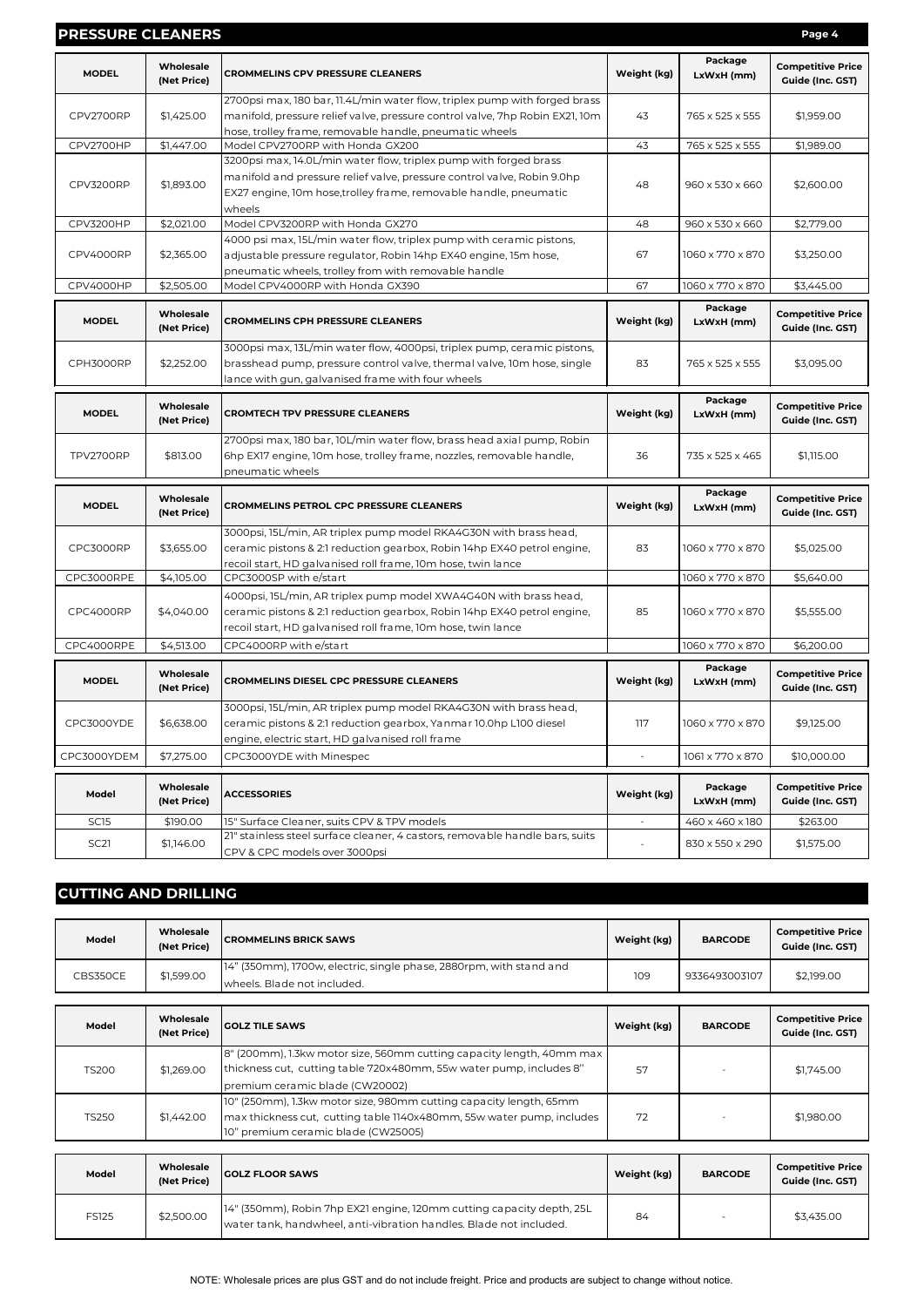| FS175 | \$3,430.00 | [18" (450mm), Robin 14hp EX40 engine, 165mm cutting capacity depth, 25L [<br>water tank, handwheel, anti-vibration handles. Blade not included. | 126 |  | \$4,715.00 |
|-------|------------|-------------------------------------------------------------------------------------------------------------------------------------------------|-----|--|------------|
|-------|------------|-------------------------------------------------------------------------------------------------------------------------------------------------|-----|--|------------|

| Model        | Wholesale<br>(Net Price) | <b>IGOLZ CORE DRILLING</b>                  | Weight (kg) | <b>BARCODE</b> | <b>Competitive Price</b><br><b>Guide (Inc. GST)</b> |
|--------------|--------------------------|---------------------------------------------|-------------|----------------|-----------------------------------------------------|
| <b>KB350</b> | \$6,198.00               | Golz Core Drill 2-Stroke, STIHL 2.8kw FS560 | 45          |                | \$8,520.00                                          |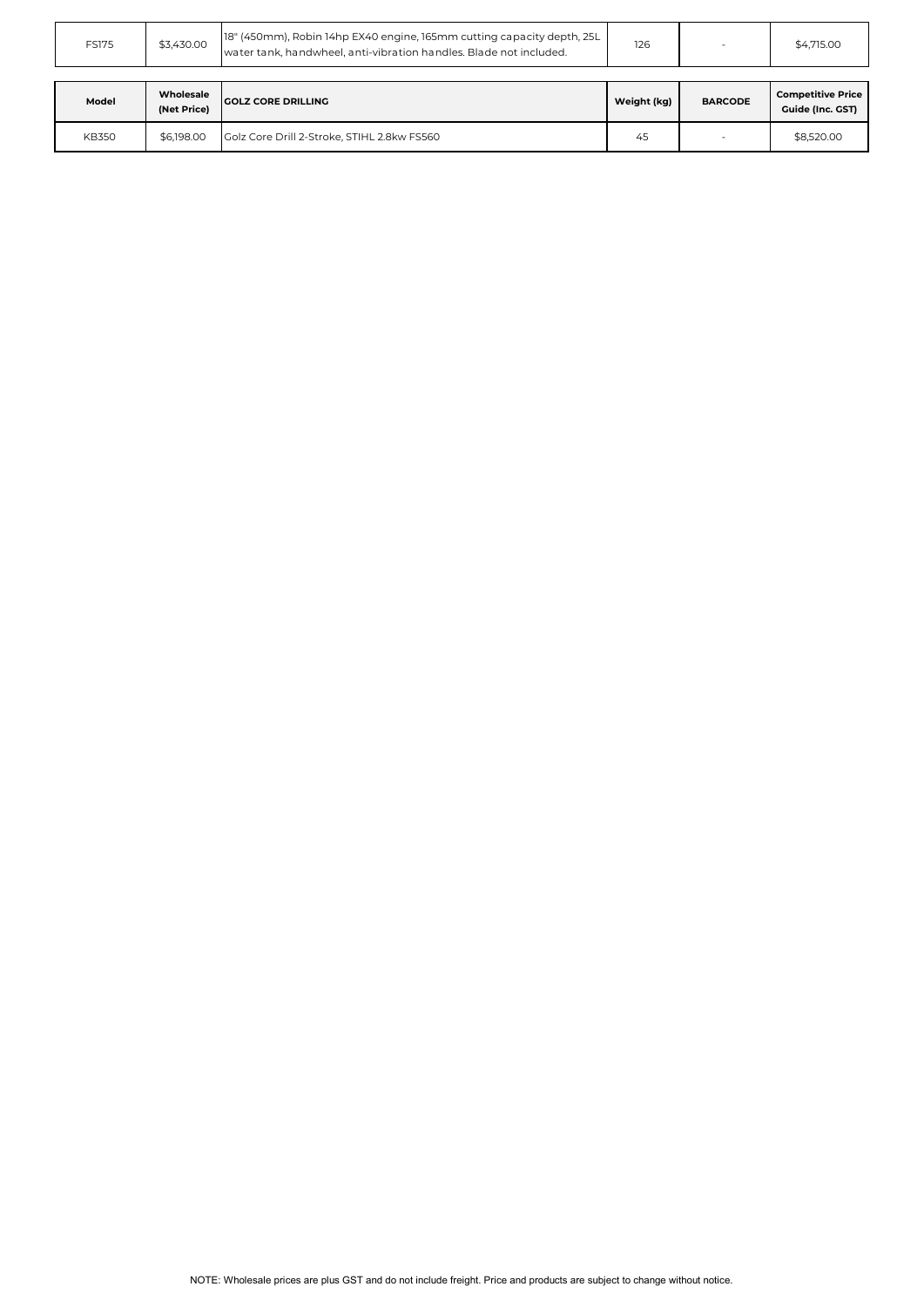| <b>FIRE FIGHTING PUMPS</b> |                          |                                                                                                                      |                                    |                             | Page 5                                              |
|----------------------------|--------------------------|----------------------------------------------------------------------------------------------------------------------|------------------------------------|-----------------------------|-----------------------------------------------------|
| <b>Model</b>               | Wholesale<br>(Net Price) | <b>CROMMELINS FIRE FIGHTING PUMPS - SINGLE IMPELLER</b>                                                              | Weight (kg)                        | Package<br>LxWxH (mm)       | <b>Competitive Price</b><br><b>Guide (Inc. GST)</b> |
| FF150PED                   | \$553.00                 | 1 1/2" Crommelins fire fighting pump, single impeller, pedestal mount                                                | $\overline{\phantom{a}}$           | 510 x 440 x 440             | \$760.00                                            |
| FF150RP                    | \$751.00                 | 1 ½" pump, petrol, Robin 6hp EX17 OHC, single impeller, oil sensor, r/start,<br>60m max head, 360L/min max delivery  | 28                                 | 510 x 440 x 440             | \$1,030.00                                          |
| FF150HP                    | \$767.00                 | Model FF150RP with Honda GX200 petrol                                                                                | 28                                 | 510 x 440 x 440             | \$1,050.00                                          |
| FF150RP7                   | \$868.00                 | Model FF150RP with Robin 7hp EX21, 420L/min max delivery                                                             | 29                                 | 510 x 440 x 440             | \$1,190.00                                          |
| FF150RP7E                  | \$1,900.00               | Model FF150RP7 with e/start                                                                                          | $ \,$                              | 510 x 440 x 440             | \$2,610.00                                          |
| FF150YD                    | \$2,450.00               | 1 1/2" pump, diesel, single impeller, 4.7hp Yanmar L48N, r/start, roll frame,<br>57m max head, 300L/min max delivery | 48                                 | 750 x 470 x 535             | \$3,370.00                                          |
| FF150YDE                   | \$3,774.00               | Model FF150YD with e/start                                                                                           | 51                                 | 750 x 470 x 535             | \$5,190.00                                          |
| Model                      | Wholesale<br>(Net Price) | <b>CROMMELINS FIRE FIGHTING PUMPS - TWIN IMPELLER</b>                                                                | Weight (kg)                        | Package<br>LxWxH (mm)       | <b>Competitive Price</b><br><b>Guide (Inc. GST)</b> |
| FT150PED                   | \$643.00                 | 1 1/2" Crommelins fire fighting pump, twin impeller, pedestal mount 5/8"                                             |                                    | 510 x 440 x 440             | \$885.00                                            |
| FT150RP                    | \$970.00                 | 1 ½" pump, Robin 6hp EX17 OHC, twin impeller, oil sensor, r/start, 90m max<br>head, 300L/min max delivery            | 30                                 | $510 \times 440 \times 440$ | \$1,333.00                                          |
| FT150HP                    | \$984.00                 | Model FTI50RP with Honda GX200 petrol                                                                                | 30                                 | 510 x 440 x 440             | \$1,350.00                                          |
| FT150RP7                   | \$1,035.00               | Model FTI50RP with Robin 7hp EX21 petrol, 360L/min max delivery                                                      | 32                                 | 510 x 440 x 440             | \$1,425.00                                          |
| FT150RP7E                  | \$1,991.00               | Model FTI50RP7 with e/start                                                                                          | 35                                 | 510 x 440 x 440             | \$2,738.00                                          |
| FT150YDE                   | \$4,385.00               | 1 ½" pump, diesel, twin impeller, L70 Yanmar, e/start, roll frame, 85m max<br>head, 240L/min max delivery            | 74                                 | 620 x 510 x 550             | \$6,030.00                                          |
| FT220YDE                   | \$4,645.00               | 2" pump, diesel, twin impeller, L100 Yanmar, e/start, roll frame, 93m max<br>head, 500l/min max delivery             | 90                                 | 620 x 510 x 550             | \$6,385.00                                          |
| <b>Model</b>               | <b>Wholesale</b>         | <b>CROMTECH PUMP DIESEL</b>                                                                                          | Weight (kg)                        | Package                     | <b>Competitive Price</b>                            |
|                            | (Net Price)              |                                                                                                                      |                                    | LxWxH (mm)                  | <b>Guide (Inc. GST)</b>                             |
| TFT150DE                   | \$1,172.00               | 11/2" Pump, 5.3hp Cromtech Diesel engine, twin impeller, e/start, 75mm<br>max head 250L/min                          | 45                                 | 560 x 460 x 565             | \$1,610.00                                          |
| <b>Model</b>               | Wholesale<br>(Net Price) | <b>CROMMELINS SKID MOUNT FIRE FIGHTING PUMP</b>                                                                      | Weight (kg)                        | Package<br>LxWxH (mm)       | <b>Competitive Price</b><br><b>Guide (Inc. GST)</b> |
| <b>FS600RP</b>             | <b>POA</b>               | 600L Tank, Robin pump model FF150RP, fits st. 6x4 trailer *                                                          | 145kg (dry),<br>745kg (filled)     | 1760 x 1180 x<br>1000       | <b>POA</b>                                          |
| FS800RP                    | <b>POA</b>               | 800L Tank, Robin pump model FF150RP, fits st. 6x4 trailer *                                                          | 145kg (dry),<br>945kg (filled)     | 1760 x 1180 x<br>1000       | <b>POA</b>                                          |
| <b>FS1000RP</b>            | <b>POA</b>               | 1000L Tank, Robin pump model FF150RP, fits st. 8x5 trailer *                                                         | 160kg (dry),<br>1165kg<br>(filled) | 1760 x 1500 x<br>1000       | <b>POA</b>                                          |
| <b>Model</b>               | Wholesale<br>(Net Price) | FIRE FIGHTING PUMP ACCESSORIES                                                                                       | Weight (kg)                        | Package<br>LxWxH (mm)       | <b>Competitive Price</b><br><b>Guide (Inc. GST)</b> |
| 150PED                     | \$210.00                 | Pedestal only to suit Crommelins fire fighting pump, 5/8" shaft                                                      | $\overline{\phantom{a}}$           | 320 x 330 x 270             | \$289.00                                            |
| 200KIT                     | \$83.00                  | 2" Inlet & Outlet kit                                                                                                |                                    | N/A                         | \$114.00                                            |
| <b>FFHOSEKT</b>            | \$196.00                 | Hose kit, 1x5m suction hose, 2x10m 1" delivery hoses, nozzles & strainer                                             | $\overline{\phantom{a}}$           | 550 x 550 x 200             | \$270.00                                            |
| <b>PPKTR1</b>              | \$193.00                 | Trolly for models FF150RP, FF150RP7, FT150RP and FT150RP7.                                                           |                                    |                             | \$295.00                                            |

### **PETROL PUMPS Model Wholesale** Wholesale ROBIN CENTRIFUGAL PUMPS **Research Control Control Center Control Center Center Center Center Center Center Center Center Center Center Center Center Center Center Center Center Center Center Center Center Center LxWxH (mm) Competitive Price Guide (Inc. GST)**

| PP300HPV       | \$1,137.00               | 3" Centrifugal, Honda GX200, 25m max head, 1059L/min max, r/start, roll<br>frame, viton seals | 38          | 760 x 500 x 540              | \$1,560.00                                          |
|----------------|--------------------------|-----------------------------------------------------------------------------------------------|-------------|------------------------------|-----------------------------------------------------|
| PP200HPV       | \$951.00                 | 2" Centrifugal, Honda GX200, 38m max head, 730L/min max, r/start, roll<br>frame, viton seals  | 28          | 510 x 440 x 440              | \$1,308.00                                          |
| <b>Model</b>   | Wholesale<br>(Net Price) | <b>CROMMELINS POLY PUMPS WASTE</b>                                                            | Weight (kg) | <b>Package</b><br>LxWxH (mm) | <b>Competitive Price</b><br><b>Guide (Inc. GST)</b> |
| TP400RPE       | \$4,746.00               | Model TP400RP with e/start                                                                    | 78          | 620 x 510 x 550              | \$6,525.00                                          |
| <b>TP400RP</b> | \$3,598.00               | 4" Trash, r/start, 23m max head, 2000L/min max                                                | 72          | 620 x 510 x 550              | \$4,948.00                                          |
| TP300RPE       | \$3,267.00               | Model TP300RP with e/start                                                                    | 55          |                              | \$4,490.00                                          |
| TP300RP        | \$2,119.00               | 3" Trash, 9hp EX27 Robin engine, r/start, 28m max head, 1300L/min max                         | 49          | 672 x 484 x 610              | \$2,910.00                                          |
| TP200RP        | \$1,722.00               | 2" Trash, 6hp EX17 Robin engine, r/start, 27m max head, 750L/min max                          | 35          | 570 x 436 x 397              | \$2,365.00                                          |
| <b>Model</b>   | Wholesale<br>(Net Price) | <b>ROBIN TRASH PUMPS</b>                                                                      | Weight (kg) | Package<br>LxWxH (mm)        | <b>Competitive Price</b><br><b>Guide (Inc. GST)</b> |
| CP400RPE       | \$3,153.00               | Model CP400RP with e/start EX40                                                               | 48          | 620 x 510 x 550              | \$4,330.00                                          |
| CP400RP        | \$2,028.00               | 4" Centrifugal, 9hp EX27 Robin engine, r/start, 28m max head, 1800L/min                       | 45          | 620 x 520 x 560              | \$2,789.00                                          |
| CP300RPE       | \$2,144.00               | Model PTX307 with e/start                                                                     | 32          | 620 x 510 x 550              | \$2,945.00                                          |
| <b>PTX307</b>  | \$847.00                 | 3" centrifugal, Robin 6hp EX17 Robin engine, r/start, 32m max head,                           | 30          | 540 x 390 x 440              | \$1,165.00                                          |
| <b>PTX208</b>  | \$715.00                 | 2" centrifugal, Robin 6hp EX17 engine, r/start, 32m max head, 520L/min                        | 28          | 540 x 390 x 440              | \$983.00                                            |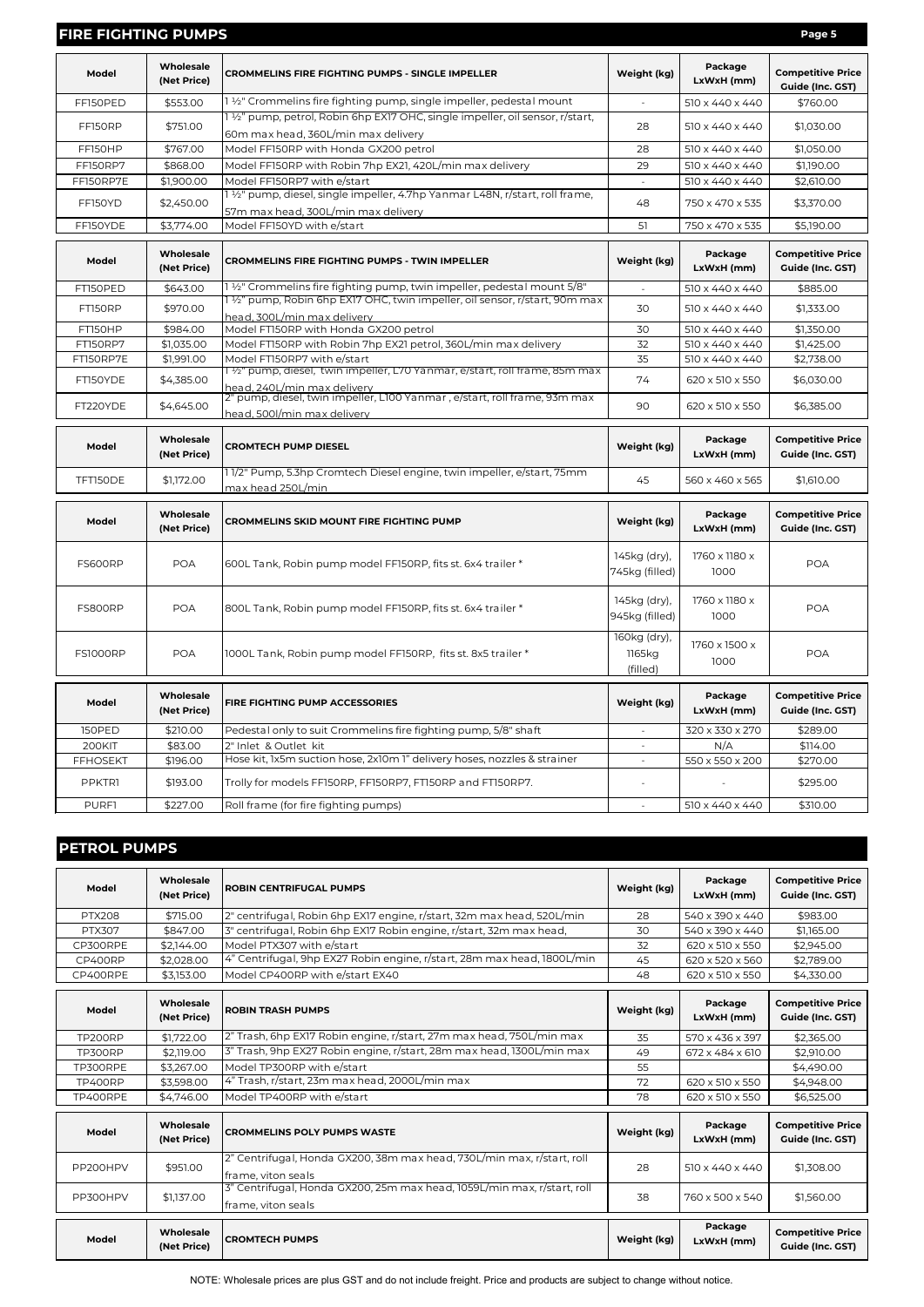$\begin{bmatrix} 3^n, \text{self priming, 4-Stroke Cromtech engine, 30m max. head, 900 L/min } \end{bmatrix}$ water flow, steel frame, r/start, 3" to 2" reduction outlet attachment  $\begin{bmatrix} 7 & 530 \times 415 \times 445 \end{bmatrix}$  \$555.00

| <b>DIESEL PUMPS</b> |                                 |                                                                                                                     |                          |                              | Page 6                                              |
|---------------------|---------------------------------|---------------------------------------------------------------------------------------------------------------------|--------------------------|------------------------------|-----------------------------------------------------|
| Model               | Wholesale<br>(Net Price)        | CROMMELINS DIESEL CENTRIFUGAL PUMPS - PTD, PTG                                                                      | Weight (kg)              | <b>Package</b><br>LxWxH (mm) | <b>Competitive Price</b><br><b>Guide (Inc. GST)</b> |
| CP300YD             | \$2,740.00                      | 3" Centrifugal, 4.7hp Yanmar L48N, r/start, 900L/min max                                                            | 44                       | 500 x 500 x 550              | \$3,765.00                                          |
| CP300YDE            | \$3,762.00                      | Model CP300YD with e/start                                                                                          | 52                       | 765 x 525 x 555              | \$4,965.00                                          |
| CP400YDE            | \$4,730.00                      | 4" Centrifugal, 6.7hp Yanmar L70 diesel engine, e/start, 1800L/min max                                              | 100                      | 980 x 530 x 660              | \$6,240.00                                          |
| <b>Model</b>        | Wholesale<br>(Net Price)        | CROMMELINS DIESEL TRASH PUMPS - PTD, PTG                                                                            | Weight (kg)              | <b>Package</b><br>LxWxH (mm) | <b>Competitive Price</b><br><b>Guide (Inc. GST)</b> |
| TP300YDE            | \$5,482.00                      | 3" Trash, 6.7hp Yanmar L70 diesel, e/start, 25m max head, 1170L/min max                                             | 95                       | 980x530x660                  | \$7,230.00                                          |
| TP400YDE            | \$6,449.00                      | 4" Trash, 10.0hp Yanmar L100 diesel, e/start, 21m max head, 1700L/min                                               | 100                      | 980x530x660                  | \$8,510.00                                          |
| <b>Model</b>        | Wholesale<br>(Net Price)        | <b>CROMMELINS DIESEL POLY PUMPS WASTE</b>                                                                           | Weight (kg)              | <b>Package</b><br>LxWxH (mm) | <b>Competitive Price</b><br><b>Guide (Inc. GST)</b> |
| PP200YDV            | \$2,924.00                      | 2" Poly Pump, diesel, 38m max head, 730L/min max, roll frame, 4.7hp<br>Yanmar L48 engine, reciol start, viton seals | 52                       | 530 x 420 x 490              | \$4,020.00                                          |
| PP200YDEV           | \$4,099.00                      | 2" Poly Pump, diesel, 38m max head, 730L/min max, roll frame, 4.7hp<br>Yanmar L48 engine, e/start, viton seals      | $\overline{\phantom{a}}$ | 500 x 500 x 550              | \$5,636.00                                          |
| PP300YDV            | \$3,628.00                      | 3" Poly Pump, diesel, 25m max head, 1059L/min max, 4.7hp Yanmar L48<br>engine, recoil start, viton seals            | 65                       | 730 x 485 x 610              | \$4,988.00                                          |
| PP300YDEV           | \$4,645.00                      | 3" Poly Pump, diesel, 25m max head, 1059L/min max, 4.7hp Yanmar L48<br>engine, e/start, viton seals                 |                          | 500 x 500 x 550              | \$6,385.00                                          |
| Model               | Wholesale<br>(Net Price)        | <b>CROMTECH PUMP DIESEL</b>                                                                                         | Weight (kg)              | <b>Package</b><br>LxWxH (mm) | <b>Competitive Price</b><br><b>Guide (Inc. GST)</b> |
| CTD301E             | \$1,129.00                      | 3" centrifugal, 5.3hp Cromtech diesel engine, e/start, 25m max head                                                 | 45                       | 560 x 475 x 690              | \$1,550.00                                          |
| Model               | <b>Wholesale</b><br>(Net Price) | <b>OPTIONAL EXTRAS</b>                                                                                              | Weight (kg)              | Package<br>LxWxH (mm)        | <b>Competitive Price</b><br><b>Guide (Inc. GST)</b> |
| 200RED              | \$95.00                         | 3" to 2" Reducer kit                                                                                                | $\overline{\phantom{a}}$ |                              | \$130.00                                            |
| <b>DLRKIT</b>       | \$314.00                        | Large fuel tank - Diesel pumps only                                                                                 |                          |                              | \$428.00                                            |
| <b>EMERGSTP</b>     | \$227.00                        | Emergency Stop Station and label plate                                                                              |                          |                              | \$311.00                                            |
| <b>BATISOKIT</b>    | \$227.00                        | Battery isolator lock and switch - e/start pumps only                                                               | $\overline{\phantom{a}}$ |                              | \$311.00                                            |
| <b>DRIPTANK</b>     | \$340.00                        | Large driptank                                                                                                      | $\overline{\phantom{a}}$ |                              | \$467.00                                            |
| <b>FIREEX1</b>      | \$69.00                         | Fire extinguisher 1kg                                                                                               | $\overline{\phantom{a}}$ | $\sim$                       | \$96.00                                             |

## **SUBMERSIBLE PUMPS**

| Model             | Wholesale<br>(Net Price) | <b>CROMTECH SUBMERSIBLE PUMPS</b>                                                                                                                                                                                                        | Weight (kg)              | <b>Package</b><br>LxWxH (mm) | <b>Competitive Price</b><br><b>Guide (Inc. GST)</b> |
|-------------------|--------------------------|------------------------------------------------------------------------------------------------------------------------------------------------------------------------------------------------------------------------------------------|--------------------------|------------------------------|-----------------------------------------------------|
| <b>CPP450</b>     | \$320.00                 | 450w, 85L/min, Puddle Pump, 25mm adj. outlet, 10m total head, 0.2mm<br>max. solids, vortex impeller, drains to 1mm water levels, 10m power cord                                                                                          | 12                       | 230 x 230 x 380              | \$440.00                                            |
| <b>V250F</b>      | \$136.00                 | 250w, 150L/min, 25/32/40mm outlet, 7.5m total head, 15mm max. solids,<br>float switch, 7m roped, 10m power cord                                                                                                                          | 9                        | 200 x 190 x 400              | \$188.00                                            |
| <b>V450F</b>      | \$206.00                 | 450w, 200L/min, 25/32/40mm outlet, 8.5m total head, 25mm max.<br>solids, float switch, 7m roped, 10m power cord,                                                                                                                         | 17                       | 270 x 200 x 520              | \$285.00                                            |
| <b>V750F</b>      | \$232.00                 | 750w, 300L/min, 50mm outlet, 10.5m total head, 25mm max. solids, float<br>switch, 7m roped, 10m power cord                                                                                                                               | 21                       | 270 x 207 x 560              | \$320.00                                            |
| <b>V1100DF</b>    | \$262.00                 | 1100w, 233L/min, 50mm outlet, 7m total head, 25mm max. solids, chopper<br>blade for sewage/effluent, float switch, 7m roped, 10m power cord.<br>External chopper blade prior to impeller for use in sewage, effluent &<br>stringy sludge | 23                       | 275 x 225 x 560              | \$360.00                                            |
| <b>Model</b>      | Wholesale<br>(Net Price) | 2" FLEXIBLE DRIVE SUBMERSIBLE TRASH PUMPS                                                                                                                                                                                                | Weight (kg)              | Package<br>LxWxH (mm)        | <b>Competitive Price</b><br><b>Guide (Inc. GST)</b> |
| FP <sub>2</sub> T | \$892.00                 | 2" flexible drive submersible trash pump, cast iron casing, max 56,000<br>litres per hour, 29m max head                                                                                                                                  | 33                       | 1000 x 770 x 200             | \$1,225.00                                          |
| FP2TA             | \$892.00                 | 2" flexible drive submersible trash pump, aluminium casing, max 56,000<br>litres per hour, 29m max head                                                                                                                                  | 32                       | 1000 x 770 x 200             | \$1,225.00                                          |
| FPEXT3            | \$647.00                 | 3 metre extension shaft                                                                                                                                                                                                                  | $\overline{\phantom{a}}$ | 940 x 740 x 80               | \$890.00                                            |
| FPEXT6            | \$709.00                 | 6 metre extension shaft                                                                                                                                                                                                                  | $\overline{\phantom{a}}$ | 940 x 740 x 80               | \$977.00                                            |
| FP2THOSEKT        | \$130.00                 | 20 metre 2" layflat with camlock both ends                                                                                                                                                                                               |                          |                              | \$180.00                                            |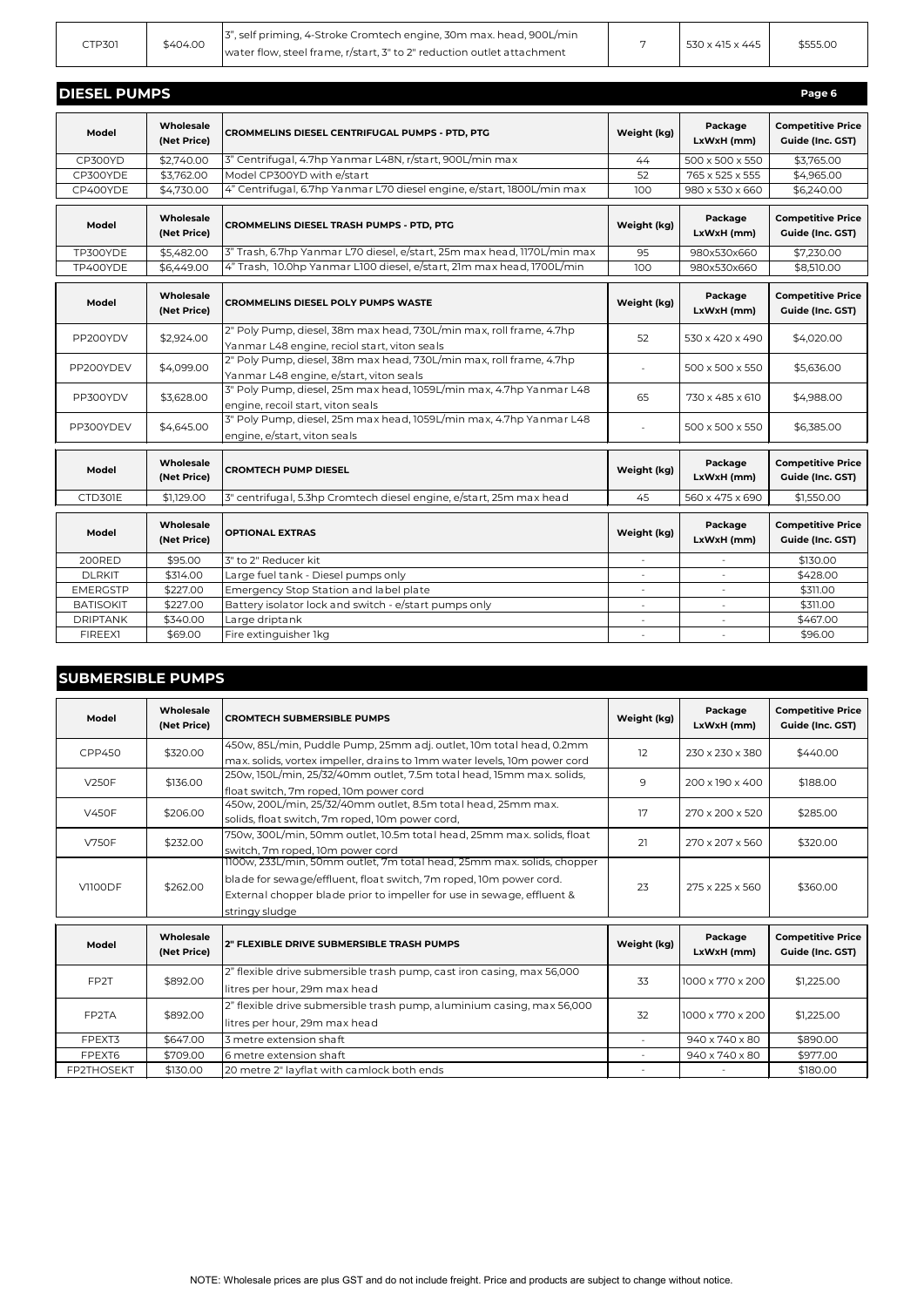| <b>GROUND CARE</b>                |                          |                                                                                                                                                                                                                           |                          |                                    | Page 7                                              |
|-----------------------------------|--------------------------|---------------------------------------------------------------------------------------------------------------------------------------------------------------------------------------------------------------------------|--------------------------|------------------------------------|-----------------------------------------------------|
| Model                             | Wholesale<br>(Net Price) | <b>GROUNDHOG TRENCHERS</b>                                                                                                                                                                                                | Weight (kg)              | Package<br>LxWxH (mm)              | <b>Competitive Price</b><br><b>Guide (Inc. GST)</b> |
| <b>T418RP</b>                     | \$5,605.00               | 6hp EX17 with centrifugal clutch, recoil start, Donaldson air cleaner, 3<br>depth adjustments 8", 12", 18", "shark chain"                                                                                                 | 110                      | 1600 x 610 x 1200                  | \$7,700.00                                          |
| <b>Model</b>                      | Wholesale<br>(Net Price) | <b>CROMMELINS WOOD CHIPPERS</b>                                                                                                                                                                                           | Weight (kg)              | Package<br>LxWxH (mm)              | <b>Competitive Price</b><br><b>Guide (Inc. GST)</b> |
| GTS600RP                          | \$1,719.00               | Up to 50mm greenwood, 7.0hp EX21 Robin engine, hopper 250x250mm,<br>60mm reversible blades, foot mounted e-stops, deep feed chute, rubber<br>curtain prevents chip 'spit' with directional chute, enclosed belt. Domestic | 58                       | 1340 x 470 x 1320                  | \$2,360.00                                          |
| GTS600HP                          | \$1,873.00               | GTS600RP with Honda engine                                                                                                                                                                                                | 58                       | 1340 x 470 x 1320                  | \$2,575.00                                          |
| GTS1300RP                         | \$4,013.00               | Up to 100mm greenwood, 14.0hp EX40 Robin engine, hopper 340x420mm,<br>250mm reversible blades, deep hopper, foot mounted e-stop, rubber<br>curtain                                                                        | 165                      | 1500 x 750 x 1520                  | \$5,518.00                                          |
| GTS1300HP                         | \$4,627.00               | GTS1300RP with Honda engine                                                                                                                                                                                               | 165                      | 1500 x 750 x 1520                  | \$6,363.00                                          |
| GTS1310RP                         | \$4,566.00               | Up to 100mm greenwood, 14.0hp EX40 Robin engine, hopper<br>340x420mm, 250mm reversible blades, deep hopper, panic bar, safety<br>switches on hopper & chute, lockable recoil start, tie-down points, rubber<br>curtain    | 175                      | 1500 x 750 x 1520                  | \$6,279.00                                          |
| Model                             | Wholesale<br>(Net Price) | <b>GROUNDHOG POST HOLE DIGGERS</b>                                                                                                                                                                                        | Weight (kg)              | Package<br>LxWxH (mm)              | <b>Competitive Price</b><br><b>Guide (Inc. GST)</b> |
| <b>C715RP</b>                     | \$2,340.00               | 2 man digger, up to 12" augers, 7/8" square auger drive, heavy duty<br>centrifugal clutch, auger speed 180rpm at 3600rpm (no load), 21 kgf-m<br>torque/150 lbf-ft (approx) 6.0hp Robin EX17 engine                        | 35                       | 500 x 500 x 550                    | \$3,220.00                                          |
| <b>GHM1H</b>                      | \$2,105.00               | I man operation, fits up to 8" augers (RD models), petrol, Honda GX35,<br>compact & lightweight, centrifugal clutch disengages on hidden<br>obstacles                                                                     | 11.5                     |                                    | \$2,897.00                                          |
| HD99HP                            | <b>POA</b>               | 1 man operation, fits up to 18" augers, petrol, Honda GX270, centrifugal<br>clutch disengages on hidden obstacles SPECIAL ORDER ONLY                                                                                      | 135                      |                                    | <b>POA</b>                                          |
| RD <sub>2</sub>                   | \$177.00                 | 2" Auger for GHM1H                                                                                                                                                                                                        | $\sim$                   | 925 x 50 x 50                      | \$244.00                                            |
| RD4<br>RD <sub>6</sub>            | \$259.00                 | 4" Auger for GHM1H                                                                                                                                                                                                        | $\overline{\phantom{a}}$ | 925 x 100 x 100<br>925 x 150 x 150 | \$357.00<br>\$539.00                                |
| RD <sub>8</sub>                   | \$391.00<br>\$417.00     | 6" Auger for GHM1H<br>8" Auger for GHM1H                                                                                                                                                                                  | $\overline{\phantom{a}}$ | 925 x 205 x 205                    | \$574.00                                            |
| <b>MIDS</b>                       | \$340.00                 | Storage and display stand for GHMIS                                                                                                                                                                                       |                          | 1125 x 820 x 710                   | \$469.00                                            |
| DS3                               | \$268.00                 | Storage and display stand for C715RP                                                                                                                                                                                      |                          |                                    | \$370.00                                            |
| PSD <sub>2</sub>                  | \$224.00                 | 2" Auger for C715SX, HD99HP                                                                                                                                                                                               |                          | $965 \times 50 \times 50$          | \$305.00                                            |
| PSD4                              | \$308.00                 | 4" Auger for C715SX, HD99HP                                                                                                                                                                                               |                          | 965 x 100 x 100                    | \$425.00                                            |
| PSD6<br>PSD <sub>9</sub>          | \$420.00<br>\$471.00     | 6" Auger for C715SX, HD99HP<br>9" Auger for C715SX, HD99HP                                                                                                                                                                |                          | 965 x 150 x 150<br>965 x 230 x 230 | \$575.00<br>\$645.00                                |
| PSD <sub>10</sub>                 | \$483.00                 | 10" Auger for C715SX, HD99HP                                                                                                                                                                                              |                          | 965 x 250 x 250                    | \$665.00                                            |
| PSD <sub>12</sub>                 | \$536.00                 | 12" Auger for C715SX, HD99HP                                                                                                                                                                                              |                          | 965 x 305 x 305                    | \$735.00                                            |
| <b>STADAPT</b>                    | \$208.00                 | Adaptor for STIHL Augers for post hole diggers C715SX, HD99HP                                                                                                                                                             | $\overline{\phantom{a}}$ | 130 x 70 x 70                      | \$285.00                                            |
| EX1                               | \$89.00                  | Ift extension shaft (For PSD augers only)                                                                                                                                                                                 |                          | 305 x 45 x 45                      | \$124.00                                            |
| EX <sub>2</sub>                   | \$106.00                 | 2ft extension shaft (For PSD augers only)                                                                                                                                                                                 |                          | 610 x 45 x 45                      | \$147.00                                            |
| EX3                               | \$136.00<br>Wholesale    | 3ft extension shaft (For PSD augers only)                                                                                                                                                                                 |                          | 900 x 45 x 45<br>Package           | \$188.00<br><b>Competitive Price</b>                |
| Model                             | (Net Price)              | <b>CROMMELINS STAR PICKET DRIVERS</b>                                                                                                                                                                                     | Weight (kg)              | LxWxH (mm)                         | <b>Guide (Inc. GST)</b>                             |
| SPX52HP                           | \$1,334.00               | 2" capacity picket driver, Honda GX35 engine                                                                                                                                                                              | 16                       | 610 x 370 x 460                    | \$1,835.00                                          |
| SPX82HP<br>PDX52075               | \$1,540.00<br>\$32.00    | 3" capacity picket driver, Honda GX35 engine<br>3/4" reducer for SPX52HP                                                                                                                                                  | 19.5                     | 610 x 370 x 460                    | \$2,118.00<br>\$47.00                               |
| <b>PDX5215</b>                    | \$32.00                  | 11/2" reducer for SPX52HP                                                                                                                                                                                                 | $\blacksquare$           | $\blacksquare$                     | \$47.00                                             |
| PDX52C                            | \$27.00                  | Collar reducer for SPX52HP                                                                                                                                                                                                |                          | $\sim$                             | \$38.00                                             |
| <b>PDX822</b>                     | \$32.00                  | 2" reducer for SPX82HP                                                                                                                                                                                                    | $\sim$                   | $\overline{\phantom{a}}$           | \$47.00                                             |
| PDX82225                          | \$32.00                  | 21/4" reducer for SPX82HP                                                                                                                                                                                                 |                          |                                    | \$47.00                                             |
| PDX82C                            | \$27.00                  | Collar reducer for SPX82HP                                                                                                                                                                                                |                          |                                    | \$38.00                                             |
| <b>PDCASE</b><br><b>PDXHDKITE</b> | \$70.00<br>\$242.00      | Storage Case to suit all Crommelins Star Picket Driver models<br>Multifunction handle kit                                                                                                                                 | $\overline{\phantom{a}}$ |                                    | \$102.00<br>\$339.00                                |
| <b>PDXHDKITA</b>                  | \$269.00                 | Extension handle kit                                                                                                                                                                                                      | $\overline{\phantom{a}}$ |                                    | \$375.00                                            |
| PDCRADLE                          | \$200.00                 | Storage/transport cradle to suit all Crommelins Star Picket Driver models                                                                                                                                                 |                          | 480 x 350 x 310                    | \$275.00                                            |
| <b>Model</b>                      | Wholesale<br>(Net Price) | <b>LAWN DETHATCHERS</b>                                                                                                                                                                                                   | Weight (kg)              | Package<br>LxWxH (mm)              | <b>Competitive Price</b><br><b>Guide (Inc. GST)</b> |
| <b>PR18</b>                       | \$2,953.00               | 18" (457mm) de-thatcher, Bluebird, folding handle, fitted with flail blades,<br>59kg, Honda GX160 - Catcher and seeder not applicable on this model                                                                       | 85                       | 920 x 920 x 900                    | \$4,060.00                                          |
| <b>Model</b>                      | Wholesale<br>(Net Price) | <b>SOD AND TURF CUTTERS</b><br>16" turf cutter, Ings, Honda Engine GX270, pneumatic drive wheels, belt                                                                                                                    | Weight (kg)              | Package<br>LxWxH (mm)              | <b>Competitive Price</b><br><b>Guide (Inc. GST)</b> |
| TC16HP                            | <b>POA</b>               | driven                                                                                                                                                                                                                    | 130                      | 1450 x 850 x 500                   | <b>POA</b>                                          |
| SC550H                            | \$8,292.00               | 18" (458mm) turf cutter, Bluebird, up to 2.5" cutting depth, 10" semi-                                                                                                                                                    | 184                      | 1100 x 700 x 1100                  | \$11,400.00                                         |
|                                   |                          | pneumatic v-tractor tread wheels, Honda Engine GX200                                                                                                                                                                      |                          |                                    |                                                     |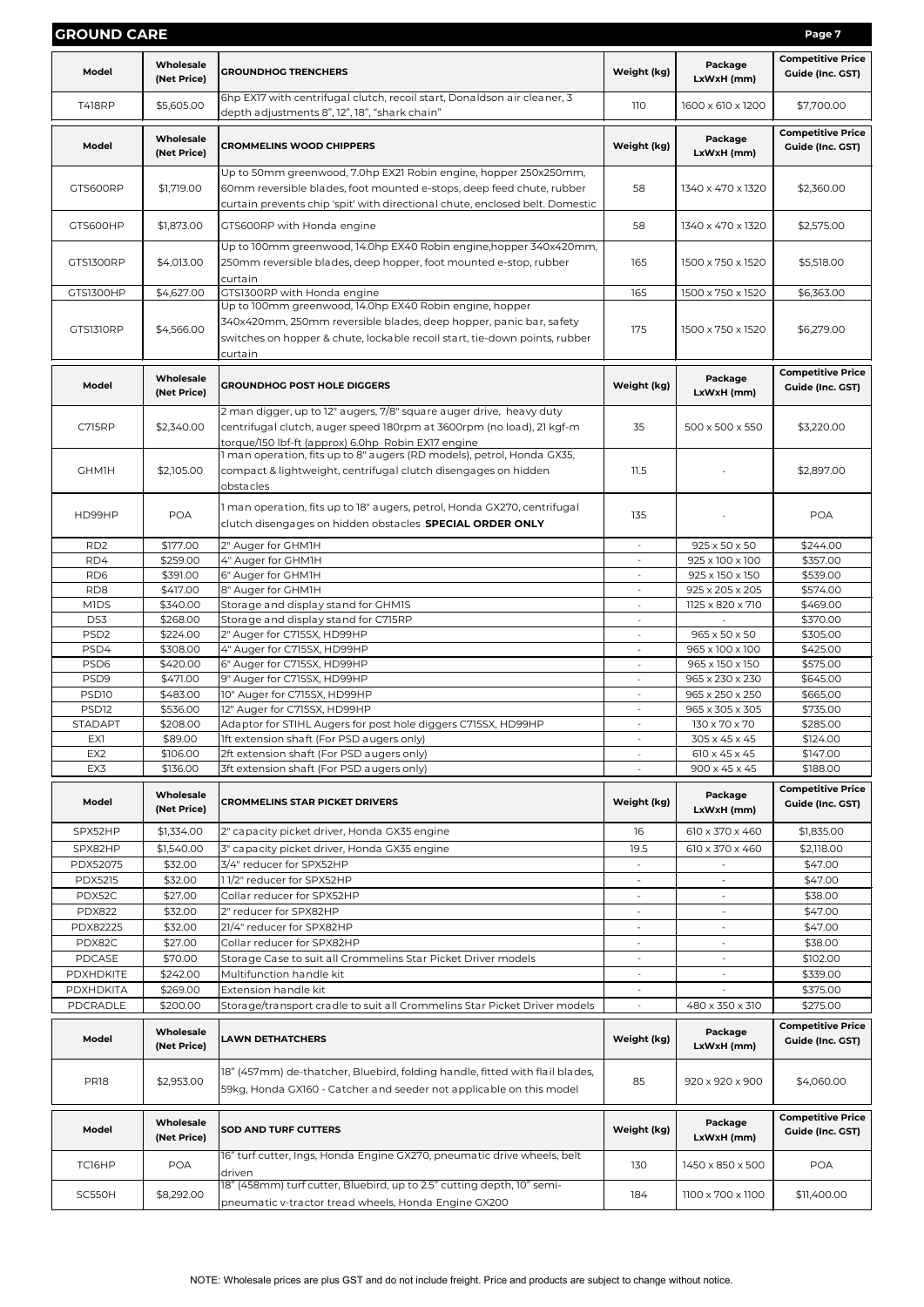| <b>Model</b> | Wholesale<br>(Net Price) | <b>BLUEBIRD LAWN AERATOR</b>                                                                           | Weight (kg)                | Package<br>LxWxH (mm)         | <b>Competitive Price</b><br><b>Guide (Inc. GST)</b> |
|--------------|--------------------------|--------------------------------------------------------------------------------------------------------|----------------------------|-------------------------------|-----------------------------------------------------|
| 530          | \$5,700.00               | 19" (483mm), Honda engine, aerating width 48cm, depth up to 3 inches,<br>pattern 7.6 - 10cm            | 173                        | $1100 \times 900 \times 1100$ | \$7,835.00                                          |
| <b>Model</b> | Wholesale<br>(Net Price) | <b>LAWN ROLLERS</b>                                                                                    | Weight (kg)                | Package<br>$LxWxH$ (mm)       | <b>Competitive Price</b><br><b>Guide (Inc. GST)</b> |
| 60PLR        | \$195.00                 | 600mm wide, 60L water capacity, poly lawn roller                                                       | 5kg empty,<br>65kg filled  | 790 x 360 x 380               | \$268.00                                            |
| <b>SROLL</b> | \$850.00                 | 600mm wide, 150mm spiked roller, 4.8mm thick wall, galvanised, 40L<br>water capacity, removable handle | 35kg empty,<br>75kg filled |                               | \$1,165.00                                          |

| <b>Model</b>    | Wholesale<br>(Net Price) | <b>CTM ERGONOMIC HARNESS ET2</b>                                                                                                                                                                                      | Weight (kg) | Package<br>LxWxH (mm) | <b>Competitive Price</b><br><b>Guide (Inc. GST)</b> |
|-----------------|--------------------------|-----------------------------------------------------------------------------------------------------------------------------------------------------------------------------------------------------------------------|-------------|-----------------------|-----------------------------------------------------|
| ET <sub>2</sub> | \$462.00                 | Assisted lifting harness, adjustable strapping (for all sizes), suits to petrol<br>powered Hedge Trimmers, annodized aluminium arm, self tensioning<br>cable reduces apparent weight to no more than 1.5kg, carry bag |             | 1340 x 470 x 1320     | \$636.00                                            |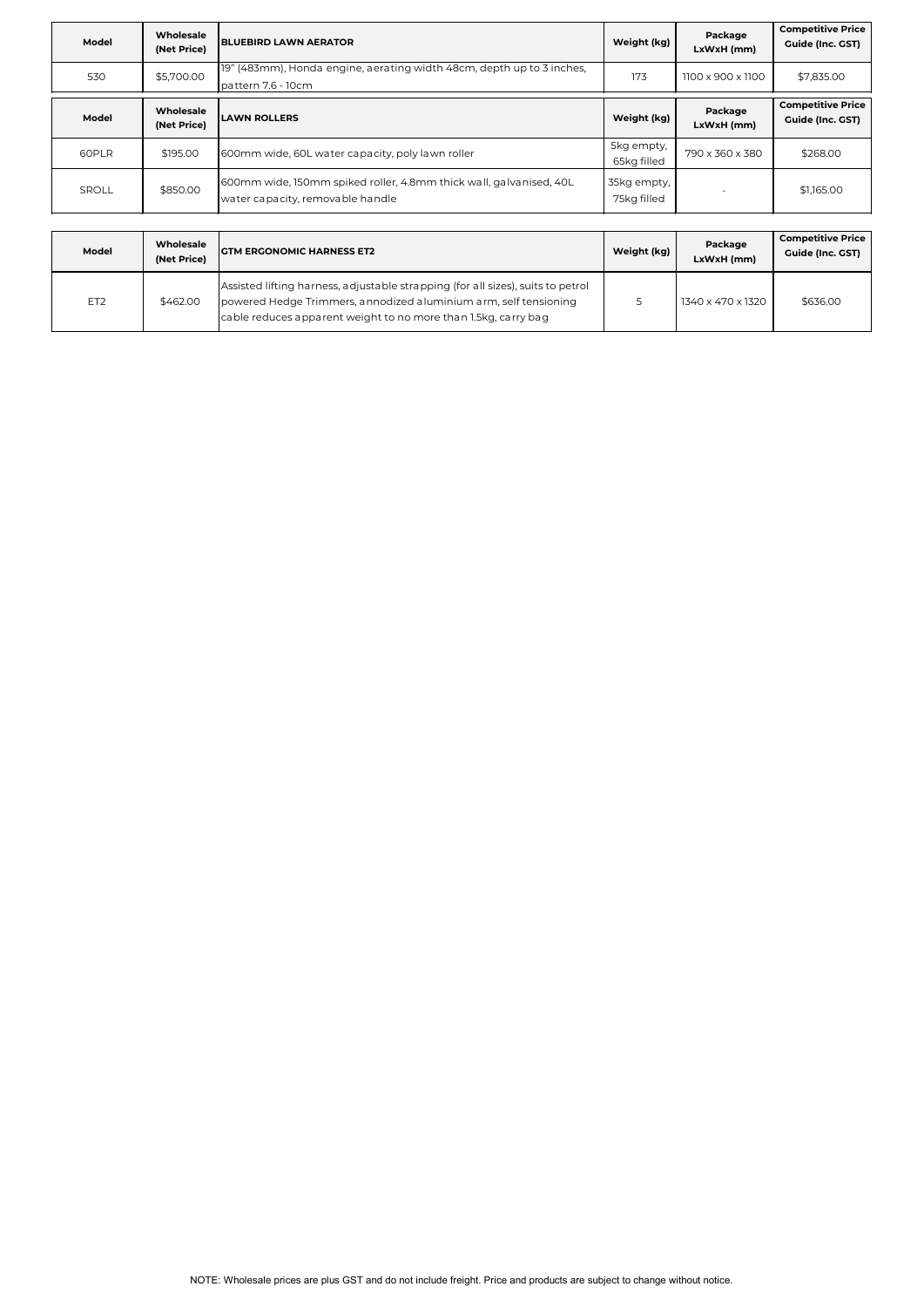| <b>AIR EQUIPMENT</b> |                                 |                                                                                                                                                                                                                |             |                              | Page 8                                              |
|----------------------|---------------------------------|----------------------------------------------------------------------------------------------------------------------------------------------------------------------------------------------------------------|-------------|------------------------------|-----------------------------------------------------|
| <b>Model</b>         | <b>Wholesale</b><br>(Net Price) | <b>CROMTECH CARPET DRYERS</b>                                                                                                                                                                                  | Weight (kg) | <b>Package</b><br>LxWxH (mm) | <b>Competitive Price</b><br><b>Guide (Inc. GST)</b> |
| AP110002             | \$350.00                        | 250w, 850cfm, 1600rpm, small profile, stackable                                                                                                                                                                | 8.5         | 540 x 430 x 250              | \$480.00                                            |
| D <sub>22</sub>      | \$285.00                        | 750w, 2455cfm, 3 Speed, 1200/1300/1400rpm, stackable, 70db                                                                                                                                                     | 16          | 980 x 530 x 660              | \$392.00                                            |
| <b>Model</b>         | Wholesale<br>(Net Price)        | <b>CROMTECH VENTILATORS</b>                                                                                                                                                                                    | Weight (kg) | <b>Package</b><br>LxWxH (mm) | <b>Competitive Price</b><br><b>Guide (Inc. GST)</b> |
| <b>HT30</b>          | \$163.00                        | 750w, 12" Metal Ventilator, 373pa, 1 Speed, 2800rpm, 65m3, 78db                                                                                                                                                | 10.5        | 980 x 530 x 660              | \$225.00                                            |
| AP110012             | \$315.00                        | 1000w, 12", 540pa, 1 Speed, 2850rpm, 65m3, 68db, rust resistant plastic<br>body/covers                                                                                                                         | 14          | 980 x 530 x 660              | \$433.00                                            |
| <b>Model</b>         | Wholesale<br>(Net Price)        | <b>CROMTECH AIR FILTRATION</b>                                                                                                                                                                                 | Weight (kg) | <b>Package</b><br>LxWxH (mm) | <b>Competitive Price</b><br><b>Guide (Inc. GST)</b> |
| AS110001             | \$1,008.00                      | 250w, 500cfm, air scrubber, variable speed control, 2400rpm, 16" inlet amd<br>10" lay flat outlet, HEPA filtration                                                                                             | 16          | 570 x 360 x 86               | \$1,385.00                                          |
| <b>Model</b>         | Wholesale<br>(Net Price)        | <b>DUCTING &amp; ATTACHMENTS</b>                                                                                                                                                                               | Weight (kg) | <b>Package</b><br>LxWxH (mm) | <b>Competitive Price</b><br><b>Guide (Inc. GST)</b> |
| <b>BR125M</b>        | \$73.00                         | Cromtech Flexible Ducting 300mm (12")x5 Metres                                                                                                                                                                 | 3           | 980 x 530 x 660              | \$102.00                                            |
| <b>Model</b>         | Wholesale<br>(Net Price)        | <b>CROMMELINS AIR COMPRESSORS</b>                                                                                                                                                                              | Weight (kg) | <b>Package</b><br>LxWxH (mm) | <b>Competitive Price</b><br><b>Guide (Inc. GST)</b> |
| AC10E                | \$958.00                        | 270L/min 9.5cfm Pumps displacement, 200L/min 7.1cfm FAD, twin cast<br>iron pump, 1.65kw 2.2hp 10amp motor, 60L tank, filter/regulator included.<br>Part assembly required                                      | 85          | 970 x 370 x 770              | \$1,315.00                                          |
| AC15RP               | \$1,540.00                      | 430L/min 15.2cfm Pumps displacement, 350L/min 12.4cfm FAD, twin cast<br>iron pump, 6HP Robin EX17 engine, auto idle down, motor, 60L tank,<br>filter/regulator included. Part assembly required.               | 90          | 1001 x 420 x 1200            | \$2,118.00                                          |
| AC15HP               | \$1,630.00                      | Model AC15RP with Honda                                                                                                                                                                                        | 90          | 1001 x 420 x 1200            | \$2,241.00                                          |
| AC19YD               | \$3,312.00                      | 540L/min 19.1cfm Pumps displacement, 440L/min 15.5cfm FAD, twin cast<br>iron pump, 4.7HP Yanmar diesel engine, r/start, auto idle down, motor,<br>75L tank, filter/regulator included. Part assembly required. | 119         | 1113 x 410 x 1300            | \$4,550.00                                          |
| AC19YDE              | \$4,063.00                      | AC19YD with e/start                                                                                                                                                                                            | 124         | 1113 x 510 x 1300            | \$5,588.00                                          |

**Model Wholesale (Net Price) DRUM SANDERS Weight (kg) Package LxWxH (mm) Competitive Price Guide (Inc. GST)** 07060A \$4,698.00 8" wide drum, American Sanders, 1100w motor, vacuum port, 1500rpm. EZ8 48 990 x 380 x 810 \$6,445.00

### **GENERAL TRADE**

| <b>Model</b>   | Wholesale<br>(Net Price) | <b>CROMMELINS TROLLEYS</b>                                                                            | Weight (kg) | Package<br>LxWxH (mm) | <b>Competitive Price</b><br><b>Guide (Inc. GST)</b> |
|----------------|--------------------------|-------------------------------------------------------------------------------------------------------|-------------|-----------------------|-----------------------------------------------------|
| <b>CWKTR</b>   | \$288.00                 | 150kg capacity, compactor trolley for CC90R & CC70R, 400x500x1305mm                                   | 15          | 400 x 500 x 1305      | \$396.00                                            |
| <b>FTSCS</b>   | \$412.00                 | 300kg capacity, for fridges etc, 3x tri-shaped stair climbing wheels,<br>460x610x1520mm, rachet strap | 25          | 460 x 610 x 1520      | \$566.00                                            |
| <b>PLCADDY</b> | \$343.00                 | 45kg capacity, solid rubber wheels, fits PLIFT, 410x600x1114mm                                        | 60          | 410 x 600 x 1114      | \$470.00                                            |

| Model        | Wholesale<br>(Net Price) | <b>IPANEL LIFTER</b>                                                                                                                                   | Weight (kg) | Package<br>LxWxH (mm) | <b>Competitive Price</b><br><b>Guide (Inc. GST)</b> |
|--------------|--------------------------|--------------------------------------------------------------------------------------------------------------------------------------------------------|-------------|-----------------------|-----------------------------------------------------|
| <b>PLIFT</b> | \$1,211.00               | 68kg capacity, Intex drywall/panel lifter, single sheet capacity, wallboard<br>size capacity up to 1200x4800mm, 3315mm max height, 860mm min<br>height | 45          |                       | \$1,665.00                                          |

| Model        | Wholesale<br>(Net Price) | <b>ICROMTECH WORK LIGHTS</b>                                                       | Weight (kg) | Package<br>LxWxH (mm)       | <b>Competitive Price</b><br><b>Guide (Inc. GST)</b> |
|--------------|--------------------------|------------------------------------------------------------------------------------|-------------|-----------------------------|-----------------------------------------------------|
|              |                          | 20w LED (COB) light, 600LM, rechargeable, up to 4hrs operation, 100°               |             |                             |                                                     |
| CWL20WR      | \$30.00                  | beam angle, light weight, carry handle, li-ion battery, mains & 12V<br>charging.   | 0.5         | 225 x 165 x 235             | \$48.00                                             |
|              |                          | $[50w$ LED (COB) light, 1300LM, rechargeable, up to 4hrs operation, 120 $^{\circ}$ |             |                             |                                                     |
| CWL50WR      | \$54.00                  | beam angle, light weight, carry handle, li-ion battery, mains & 12V<br>charging.   |             | 325 x 175 x 325             | \$80.00                                             |
| <b>CWLTP</b> | \$22.00                  | Tripod stand, folding legs, single or double lamp use                              |             | $150 \times 150 \times 710$ | \$32.00                                             |

| <b>Model</b> | Wholesale<br>(Net Price) | <b>LEARLEX WALL PAPER STEAMER</b>                                                                                                | Weight (kg) | Package<br>LxWxH (mm) | <b>Competitive Price</b><br><b>Guide (Inc. GST)</b> |
|--------------|--------------------------|----------------------------------------------------------------------------------------------------------------------------------|-------------|-----------------------|-----------------------------------------------------|
| SM5          | \$889.00                 | Earlex wallpaper steamer stripper, 7.5 litre anodised water tank, anti-coil<br>steamplate, 5m coolrun hose, 5m mains cable, 230V | 9.2         | 780 x 370 x 370       | \$1,220.00                                          |

### **FLOORING**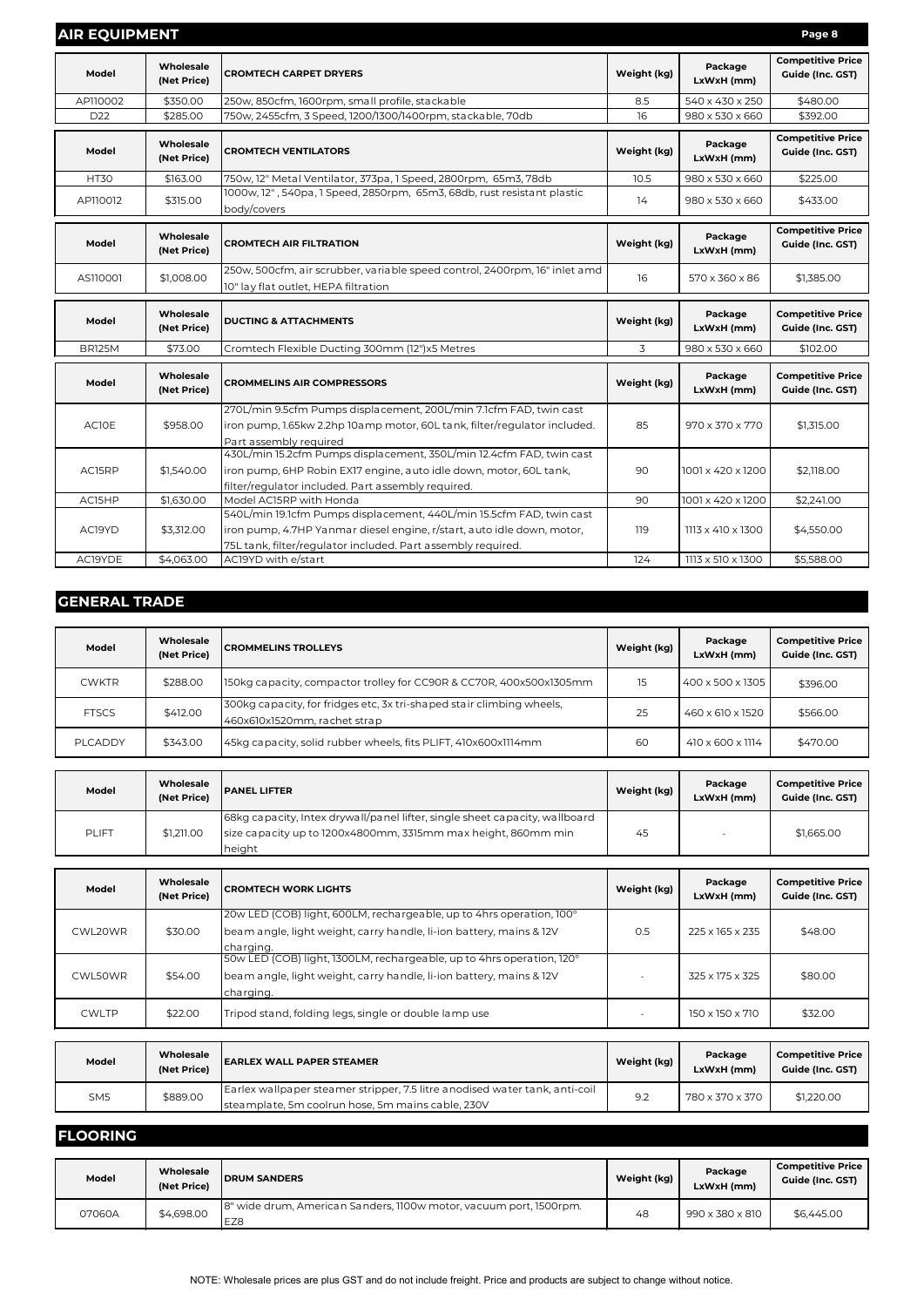| Model  | Wholesale<br>(Net Price) | <b>ORBITAL SANDERS</b>                                                                           | Weight (kg) | Package<br>LxWxH (mm) | <b>Competitive Price</b><br><b>Guide (Inc. GST)</b> |
|--------|--------------------------|--------------------------------------------------------------------------------------------------|-------------|-----------------------|-----------------------------------------------------|
| 07083B | \$3,894.00               | 450x305mm (18x12") sanding size, 750w motor, 3000orbits/min, American<br>Sanders, 74db. OBS18DC. | 57          | 460 x 510 x 1140      | \$5,350.00                                          |
|        | Wholesale                |                                                                                                  |             | Package               | <b>Competitive Price</b>                            |

| Model  | <b>Wholesale</b><br>(Net Price) | <b>IEDGE SANDERS</b>                                                                   | Weight (kg) | Package<br>LxWxH (mm) | <b>COUPLANAL LIPS</b><br>Guide (Inc. GST) |
|--------|---------------------------------|----------------------------------------------------------------------------------------|-------------|-----------------------|-------------------------------------------|
| 07098A | \$2,698.00                      | ,7" edger, American Sanders, 750w, single phase, vacuum port, 2800rpm,<br>14kg. SUPER7 | 14          | 410 x 280 x 300       | \$3,707.00                                |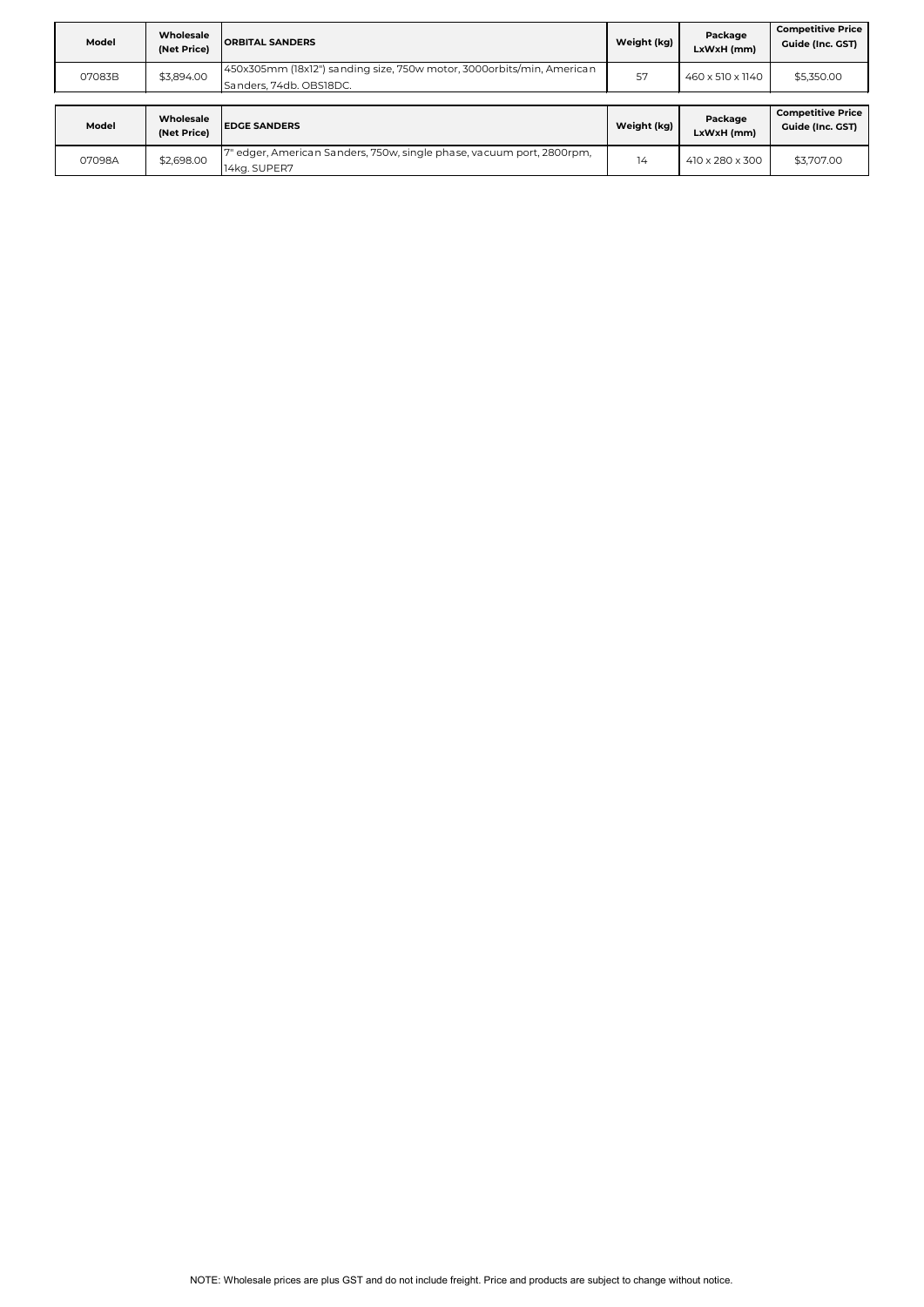| <b>PETROL ENGINES</b> |                                 |                                                                                                               |             |                              | Page 9                                              |
|-----------------------|---------------------------------|---------------------------------------------------------------------------------------------------------------|-------------|------------------------------|-----------------------------------------------------|
| <b>MODEL</b>          | <b>Wholesale</b><br>(Net Price) | <b>ROBIN EX ENGINES - OHC</b><br>Please specify muffler configuration (Rear / Oil Filter side / Starter side) | Weight (kg) | <b>Package</b><br>LxWxH (mm) | <b>Competitive Price</b><br><b>Guide (Inc. GST)</b> |
| EX17DR                | \$589.00                        | 6hp/4000 rpm 20mm parallel shaft, r/start, 66db/7m                                                            | 15          | 400 x 450 x 420              | \$810.00                                            |
| EX17DUR               | \$589.00                        | 6hp/4000 rpm 3/4" parallel shaft, r/start, 66db/7m                                                            | 15          | 400 x 450 x 420              | \$810.00                                            |
| EX17DHR               | \$589.00                        | 6hp/4000 rpm tapered genset shaft, r/start, 66db/7m                                                           | 16          | 400 x 450 x 420              | \$810.00                                            |
| EX17DPR               | \$589.00                        | 6hp/4000 rpm 5/8" screwed pump shaft, r/start, 66db/7m                                                        | 15          | 400 x 450 x 420              | \$810.00                                            |
| EX21DR                | \$666.00                        | 7hp/4000 rpm 20mm parallel shaft, r/start, 68db/7m                                                            | 16          | 400 x 450 x 420              | \$919.00                                            |
| EX21DSR               | \$1,000.00                      | EX21DR with e/start                                                                                           | 21          | 400 x 450 x 420              | \$1,375.00                                          |
| EX21DUR               | \$666.00                        | 7hp/4000 rpm $\frac{3}{4}$ " parallel shaft, r/start, 68db/7m                                                 | 16          | 400 x 450 x 420              | \$919.00                                            |
| EX21DUSR              | \$1,000.00                      | EX21DUR with e/start                                                                                          | 20          | 400 x 450 x 420              | \$1,375.00                                          |
| EX21DHR               | \$666.00                        | 7hp/4000 rpm tapered genset shaft, r/start, 68db/7m                                                           | 16          | 400 x 450 x 420              | \$919.00                                            |
| EX21DHSR              | \$1,000.00                      | EX21DH with e/start, 68db/7m                                                                                  | 21          | 400 x 450 x 420              | \$1,375.00                                          |
| EX21DPR               | \$666.00                        | 7hp/4000 rpm 5/8" screwed pump shaft, r/start, 68db/7m                                                        | 16          | 400 x 450 x 420              | \$919.00                                            |
| EX21DPSR              | \$1,000.00                      | EX21DPR with e/start                                                                                          | 21          | 400 x 450 x 420              | \$1,375.00                                          |
| EX27DR                | \$994.00                        | 9hp/4000 rpm 25mm parallel shaft, r/start, 69.5db/7m                                                          | 21          | 510 x 470 x 480              | \$1,365.00                                          |
| EX27DUR               | \$994.00                        | 9hp/4000 rpm 1" parallel shaft, r/start, 69.5db/7m                                                            | 21          | 510 x 470 x 480              | \$1,365.00                                          |
| EX27DUSR              | \$1,408.00                      | EX27DUR with e/start                                                                                          | 28          | 510 x 470 x 480              | \$1,935.00                                          |
| EX27DHR               | \$994.00                        | 9hp/4000 rpm tapered generator shaft, r/start, 69.5db/7m                                                      | 21          | 510 x 470 x 480              | \$1,367.00                                          |
| EX27DHSR              | \$1,408.00                      | EX27DHR with e/start                                                                                          | 28          | 510 x 470 x 480              | \$1,935.00                                          |
| EX27DDR               | \$994.00                        | 9hp/4000 rpm 20mm pump shaft, r/start, 69.5db/7m                                                              | 21          | 510 x 470 x 480              | \$1,365.00                                          |
| EX27DDSR              | \$1,408.00                      | EX27DDR with e/start                                                                                          | 21          | 510 x 470 x 480              | \$1,935.00                                          |
| EX40DR                | \$1,397.00                      | 14hp, 25mm parallel shaft, 72db at 7m                                                                         | 33          | 560 x 500 x 510              | \$1,920.00                                          |
| EX40DUR               | \$1,397.00                      | 14hp/3600 rpm 1" parallel shaft, r/start, 72db/7m                                                             | 33          | 560 x 500 x 510              | \$1,920.00                                          |
| EX40DUSR              | \$1,887.00                      | EX40DUR with e/start                                                                                          | 38          | 560 x 500 x 510              | \$2,595.00                                          |
| EX40DHR               | \$1,397.00                      | 14hp/3600 rpm tapered generator shaft, r/start, 72db/7m                                                       | 33          | 560 x 500 x 510              | \$1,920.00                                          |
| EX40DHSR              | \$1,886.00                      | EX40DHR with e/start                                                                                          | 38          | 560 x 500 x 510              | \$2,595.00                                          |

See notes - Basic engine and a drop down for configurations